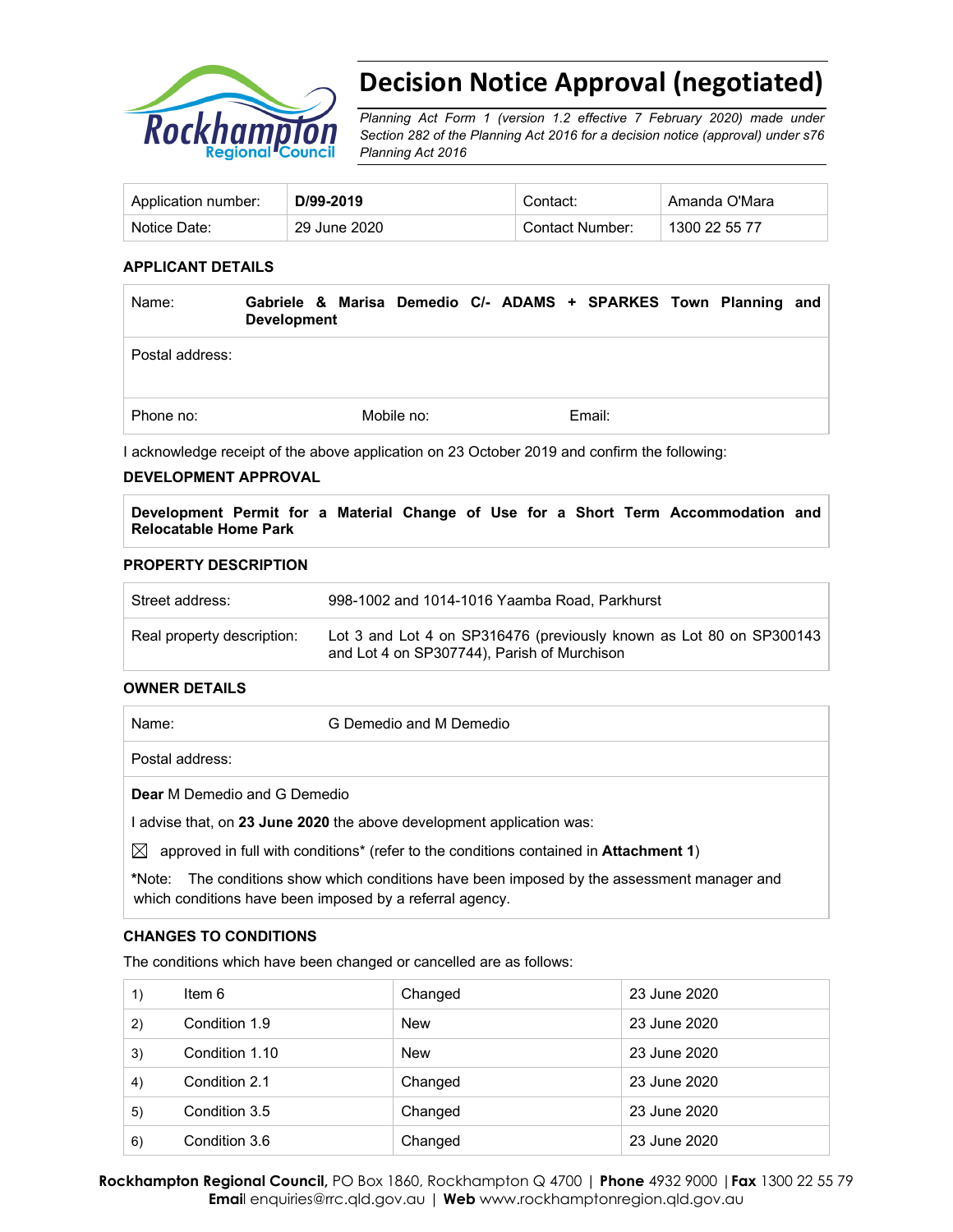|     | Condition 5.13.4 | Changed | 23 June 2020 |
|-----|------------------|---------|--------------|
| 8)  | Condition 5.13.6 | Changed | 23 June 2020 |
| -9) | Condition 8.6    | Changed | 23 June 2020 |

#### **1. DETAILS OF THE APPROVAL**

The following approvals are given:

|                                                                                                                                                                                                        | <b>Development</b><br><b>Permit</b> | <b>Preliminary</b><br>Approval |
|--------------------------------------------------------------------------------------------------------------------------------------------------------------------------------------------------------|-------------------------------------|--------------------------------|
| Development assessable under the planning scheme, superseded<br>planning scheme, a temporary local planning instrument, a master<br>plan or a preliminary approval which includes a variation approval | $\times$                            |                                |
| - Material change of use                                                                                                                                                                               |                                     |                                |

#### **2. CONDITIONS**

This approval is subject to the conditions in Attachment 1.

#### **3. FURTHER DEVELOPMENT PERMITS REQUIRED**

Please be advised that the following development permits are required to be obtained before the development can be carried out:

| Type of development permit required | Subject of the required development permit |
|-------------------------------------|--------------------------------------------|
| <b>Operational Works</b>            | <b>Parking Works</b>                       |
|                                     | <b>Stormwater Works</b>                    |
|                                     | <b>Roof and Allotment Drainage Works</b>   |
|                                     | Site Works                                 |
| <b>Plumbing and Drainage Works</b>  |                                            |
| <b>Building Works</b>               | <b>Demolition Works</b>                    |
|                                     | <b>Building Works</b>                      |

## **4. SUBMISSIONS**

Properly made submissions were made in relation to the application.

There was 1 properly made submissions received from the following submitter(s);

| Name of principal submitter | <b>Residential or business address</b> | Electronic address (if provided) |
|-----------------------------|----------------------------------------|----------------------------------|
| 1. Angela Collins           |                                        |                                  |
|                             |                                        |                                  |

## **5. REFERRAL AGENCIES**

The following Referral Agencies were activated by this application.

| For an application involving                                                                                                  | Name of<br>agency                                   | <b>Status</b> | <b>Address</b>                                        |  |  |
|-------------------------------------------------------------------------------------------------------------------------------|-----------------------------------------------------|---------------|-------------------------------------------------------|--|--|
| <b>STATE TRANSPORT INFRASTRUCTURE (Generally)</b>                                                                             |                                                     |               |                                                       |  |  |
| Schedule 10, Part 9, Division 4, Subdivision 1, Table 1 - Aspect of development stated in schedule 20                         |                                                     |               |                                                       |  |  |
| Development application for an aspect of<br>development stated in schedule 20 that is<br>assessable development under a local | Department of<br><b>Transport and</b><br>Main Roads | Concurrence   | Department of State<br>Development,<br>Manufacturing, |  |  |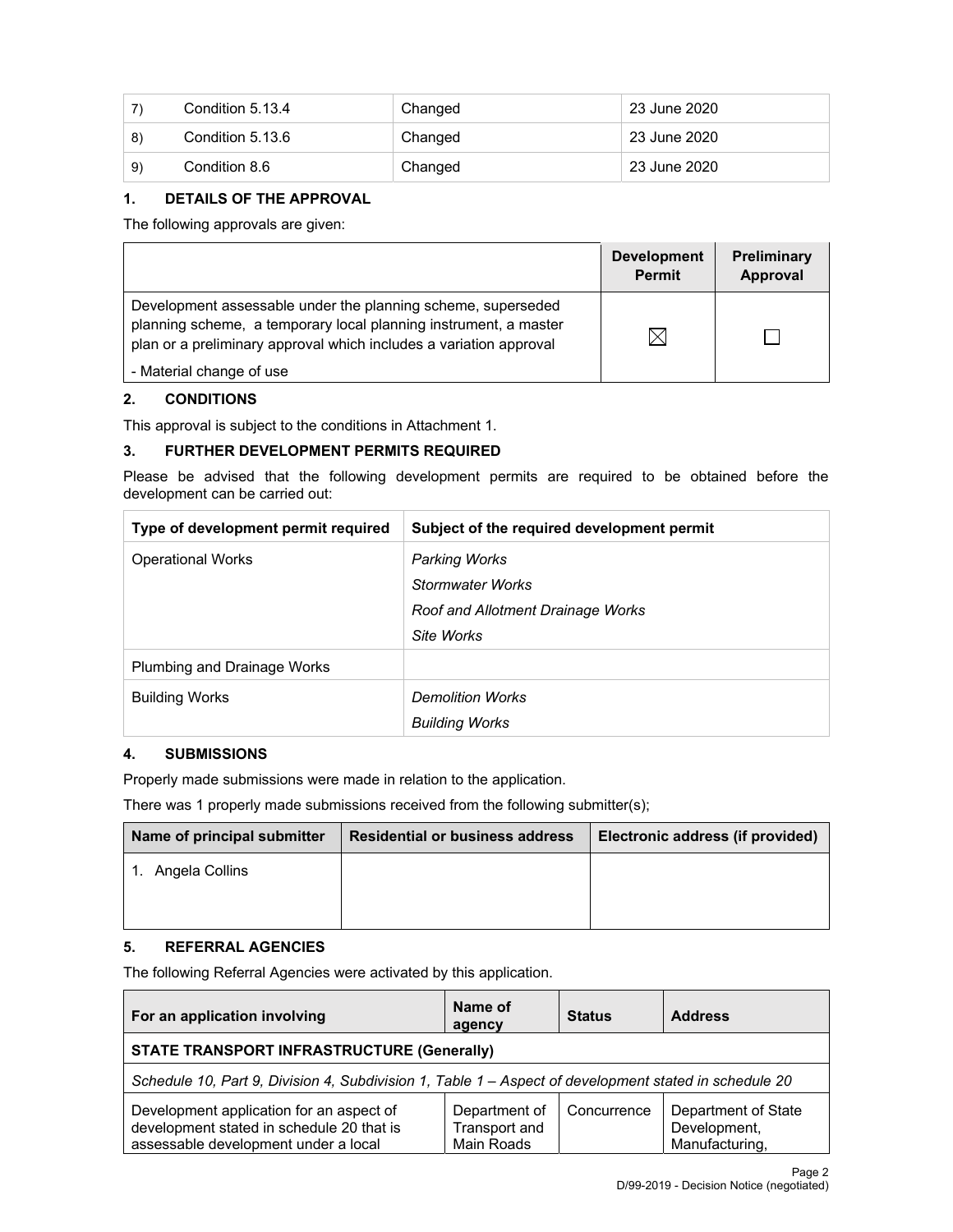| categorising instrument or section 21, if-                                                                                                                                                                             |                                              |             | Infrastructure and<br>Planning                                                          |
|------------------------------------------------------------------------------------------------------------------------------------------------------------------------------------------------------------------------|----------------------------------------------|-------------|-----------------------------------------------------------------------------------------|
| (a) the development is for a purpose stated in<br>schedule 20, column 1 for the aspect; and                                                                                                                            |                                              |             |                                                                                         |
| (b) the development meets or exceeds the<br>threshold-                                                                                                                                                                 |                                              |             | Email:                                                                                  |
| (i) for development in local government area<br>1-stated in schedule 20, column 2 for the<br>purpose; or                                                                                                               |                                              |             | RockhamptonSARA@<br>dsdmip.qld.gov.au                                                   |
| (ii) for development in local government area                                                                                                                                                                          |                                              |             | Postal:                                                                                 |
| 2-stated in schedule 20, column 3 for the<br>purpose; and                                                                                                                                                              |                                              |             | <b>PO Box 113</b><br>Rockhampton Qld                                                    |
| (c) for development in local government area<br>1-the development is not for an<br>accommodation activity or an office at<br>premises wholly or partly in the excluded area                                            |                                              |             | 4700                                                                                    |
| However, if the development is for a<br>combination of purposes stated in the same<br>item of schedule 20, the threshold is for the<br>combination of purposes and not for each<br>individual purpose.                 |                                              |             |                                                                                         |
| STATE TRANSPORT INFRASTRUCTURE (State transport corridors and future State transport<br>corridors)                                                                                                                     |                                              |             |                                                                                         |
| Schedule 10, Part 9, Division 4, Subdivision 2, Table 4 – Material change of use of premises near a State<br>transport corridor or that is a future State transport corridor                                           |                                              |             |                                                                                         |
| Development application for a material change<br>of use, other than an excluded material change<br>of use, that is assessable development under<br>a local categorising instrument, if all or part of<br>the premises- | Department of<br>Transport and<br>Main Roads | Concurrence | Department of State<br>Development,<br>Manufacturing,<br>Infrastructure and<br>Planning |
| (a) are within 25m of a State transport corridor;                                                                                                                                                                      |                                              |             |                                                                                         |
| or                                                                                                                                                                                                                     |                                              |             |                                                                                         |
| (b) are a future State transport corridor; or                                                                                                                                                                          |                                              |             | Email:                                                                                  |
| $(c)$ are-                                                                                                                                                                                                             |                                              |             | RockhamptonSARA@<br>dsdmip.qld.gov.au                                                   |
| (i) adjacent to a road that intersects with a<br>State-controlled road; and                                                                                                                                            |                                              |             |                                                                                         |
|                                                                                                                                                                                                                        |                                              |             | Postal:                                                                                 |
| (ii) within 100m of the intersection                                                                                                                                                                                   |                                              |             | <b>PO Box 113</b>                                                                       |
|                                                                                                                                                                                                                        |                                              |             | Rockhampton Qld<br>4700                                                                 |
| <b>ELECTRICITY INFRASTRUCTURE</b>                                                                                                                                                                                      |                                              |             |                                                                                         |

*Schedule 10, Part 9, Division 1, Division 2, Table 1 – Reconfiguring a lot subject to an easement or near a substation site*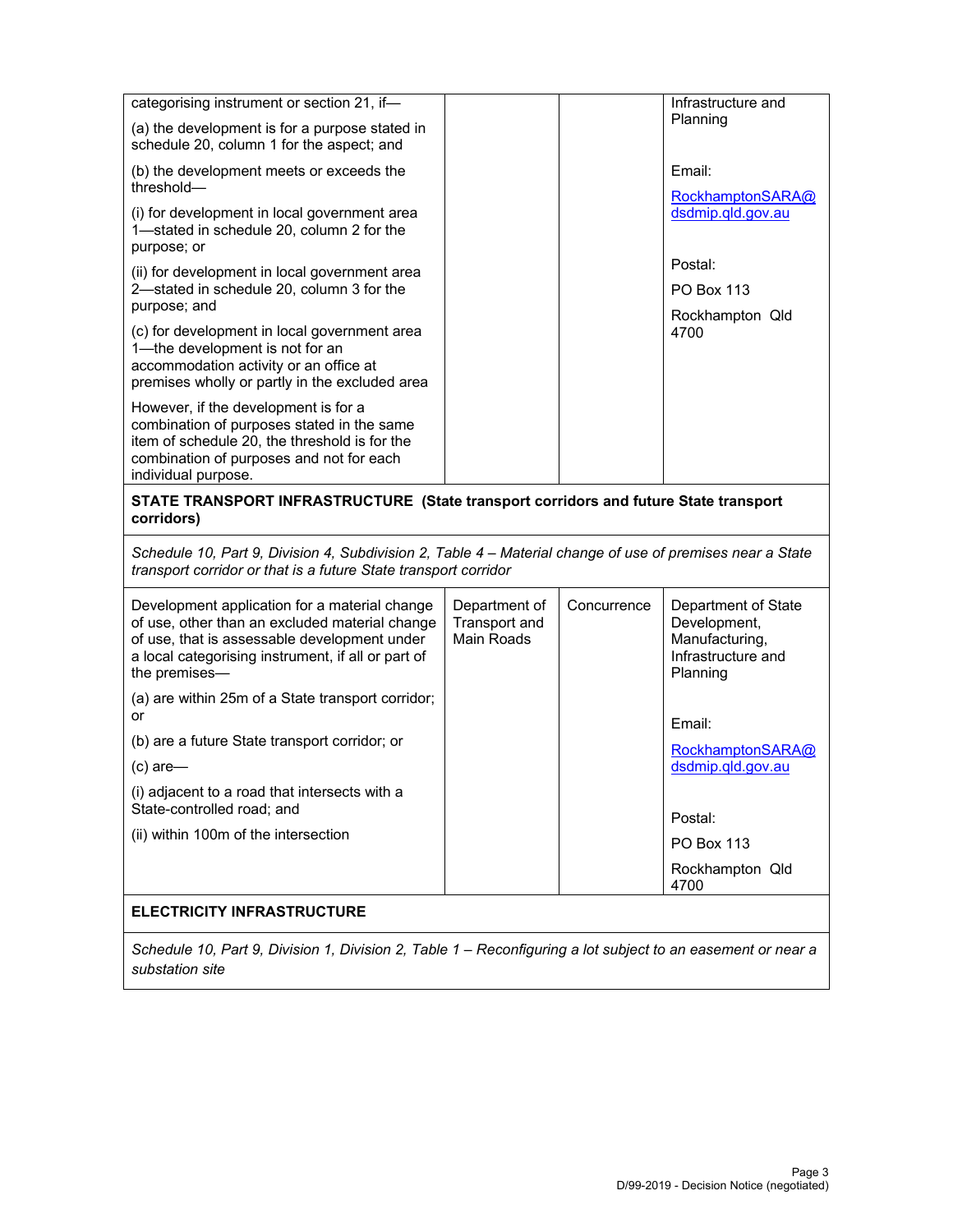| Development application for reconfiguring a lot<br>that is assessable under section 21, if-<br>(a) all or part of the lot is subject to an | The Chief<br>Executive of<br>the distribution<br>entity or | Advice<br>Agency | <b>Principal Town</b><br><b>Planner Ergon Energy</b><br><b>PO Box 264</b><br>Fortitude Valley QLD |
|--------------------------------------------------------------------------------------------------------------------------------------------|------------------------------------------------------------|------------------|---------------------------------------------------------------------------------------------------|
| easement-                                                                                                                                  | transmission                                               |                  | 4006                                                                                              |
| (i) for the benefit of a distribution entity, or<br>transmission entity, under the Electricity<br>Act: and                                 | entity                                                     |                  |                                                                                                   |
| (ii) for a transmission grid or supply network;<br>or                                                                                      |                                                            |                  |                                                                                                   |
| (b) part of the lot is within 100m of a substation<br>site.                                                                                |                                                            |                  |                                                                                                   |

#### **6. THE APPROVED PLANS**

**The approved development must be completed and maintained generally in accordance with the approved drawings and documents:** 

| <b>Drawing/report title</b>              | <b>Prepared by</b>        | <b>Date</b>              | <b>Reference</b><br>number  | <b>Revision</b> |
|------------------------------------------|---------------------------|--------------------------|-----------------------------|-----------------|
| Engineering<br>Infrastructure Report     | Calibre                   | 10 October 2019          | 18-002864                   | A               |
| Proposed Site Plan                       | Calibre                   | 9 October 2019           | 18-002864-<br><b>SK002</b>  | $\overline{2}$  |
| Stormwater Layout<br>Plan                | Calibre                   | 9 October 2019           | 18-002864-<br><b>SK004</b>  | $\overline{2}$  |
| Services Layout                          | Calibre                   | 9 October 2019           | 18-002864 -<br><b>SK006</b> | $\overline{2}$  |
| <b>Vehicle Swept Paths</b>               | Calibre                   | 25 November 2019         | 18-002864 -<br><b>SK007</b> | 3               |
| <b>Vehicle Swept Paths</b>               | Calibre                   | 25 November 2019         | 18-002864 -<br><b>SK008</b> | 3               |
| Floor Plan and<br>Elevations             | <b>Rufus Design Group</b> | 4 October 2019           | $181015 - 02$               | 01              |
| Floor Plan and<br>Elevations             | <b>Rufus Design Group</b> | 4 October 2019           | $181015 - 03$               | 01              |
| Floor Plan and<br>Elevations             | <b>Rufus Design Group</b> | 4 October 2019           | $181015 - 04$               | 01              |
| <b>Floor Plan</b>                        | <b>Rufus Design Group</b> | 4 October 2019           | $181015 - 05$               | 01              |
| <b>Floor Plan</b>                        | <b>Rufus Design Group</b> | 4 October 2019           | $181015 - 06$               | 01              |
| Elevations                               | Rufus Design Group        | 4 October 2019           | $181015 - 07$               | 01              |
| Landscape Master<br>Plan                 | AT Landscape              | 19 September 2019        | 008554                      | A               |
| <b>Stormwater Quality</b><br>(Section 5) | Calibre                   | $\overline{\phantom{a}}$ | 18-002864-<br>CSMP01B       | B               |
| Master Site Plan                         | <b>Rufus Design Group</b> | 20 May 2020              | 181015-02                   | 07              |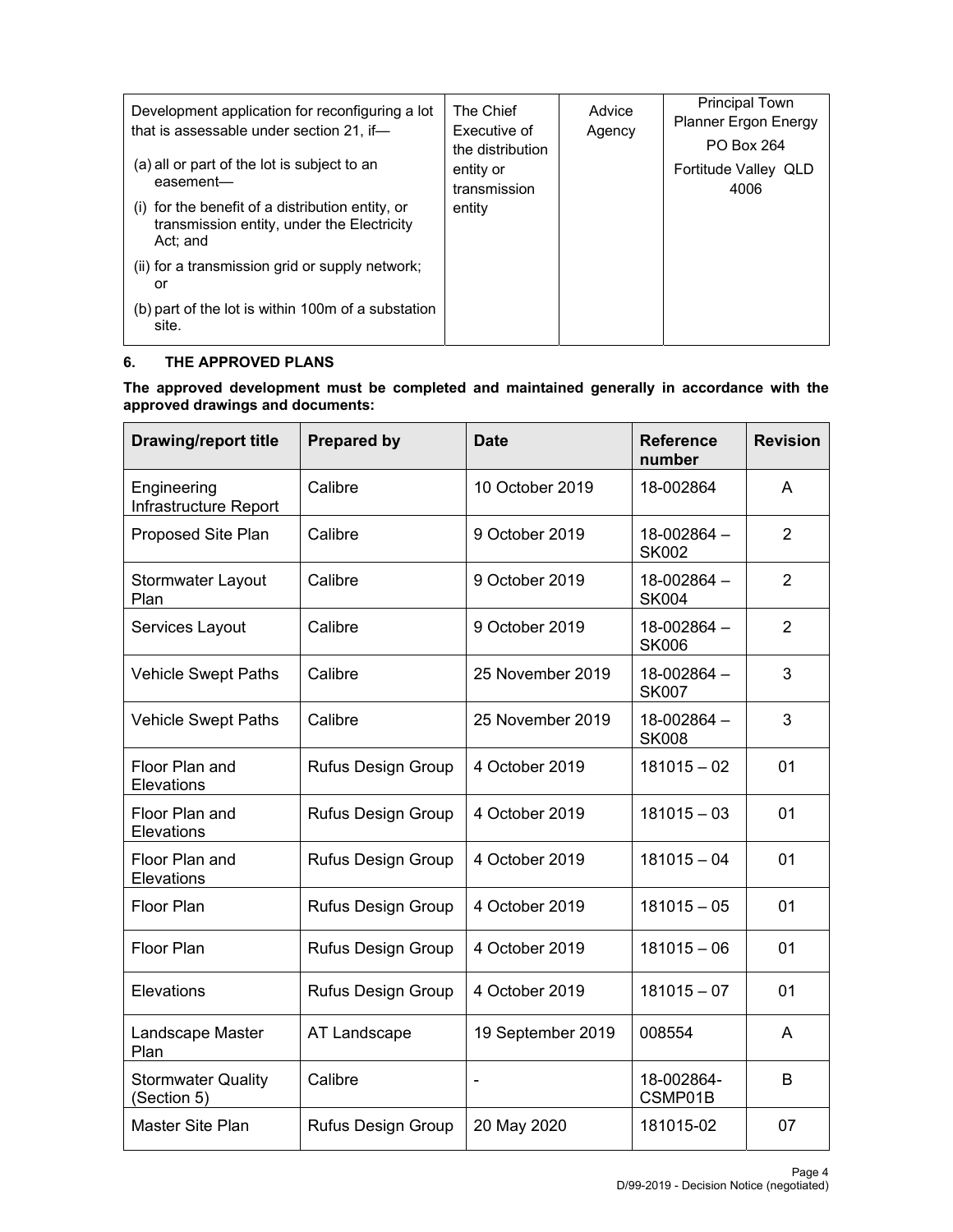| <b>Cabins Setout Plan</b> | Rufus Design Group   20 May 2020 | 181015-03 |  |
|---------------------------|----------------------------------|-----------|--|
|                           |                                  |           |  |

### **7. CURRENCY PERIOD FOR THE APPROVAL (s.85 of the Planning Act)**

The standard relevant periods stated in section 85 of *Planning Act 20016* apply to each aspect of development in this approval, if not stated in the conditions of approval attached.

#### **8. STATEMENT OF REASONS**

| Description of the<br>development                  | The proposed development is for Material Change of Use for Short Term<br>Accommodation and a Relocatable Home Park                                       |                                                                                                                                                                                                                                                                                                                                                           |  |  |  |
|----------------------------------------------------|----------------------------------------------------------------------------------------------------------------------------------------------------------|-----------------------------------------------------------------------------------------------------------------------------------------------------------------------------------------------------------------------------------------------------------------------------------------------------------------------------------------------------------|--|--|--|
| <b>Reasons for Decision</b>                        | a)                                                                                                                                                       | The proposed Relocatable Home Park provides alternative housing to<br>meet changing demographic needs for the region;                                                                                                                                                                                                                                     |  |  |  |
|                                                    | b)                                                                                                                                                       | The proposed Short Term Accommodation is merely an extension to the<br>existing use on site and reflects a built form consistent with the Zone;                                                                                                                                                                                                           |  |  |  |
|                                                    | c)<br>residential subdivision;                                                                                                                           | The density of the entire development is less than that of a traditional                                                                                                                                                                                                                                                                                  |  |  |  |
|                                                    | d)                                                                                                                                                       | The proposed use does not compromise the strategic framework in the<br>Rockhampton Region Planning Scheme 2015;                                                                                                                                                                                                                                           |  |  |  |
|                                                    | e)                                                                                                                                                       | Assessment of the development against the relevant zone purpose,<br>planning scheme codes and planning scheme policies demonstrates<br>that the proposed development will not cause significant adverse<br>impacts on the surrounding natural environment, built environment and<br>infrastructure, community facilities, or local character and amenity; |  |  |  |
|                                                    | f)<br>Planning Policy; and                                                                                                                               | The proposed development does not compromise the relevant State                                                                                                                                                                                                                                                                                           |  |  |  |
|                                                    | g)                                                                                                                                                       | On balance, the application should be approved because the<br>circumstances favour Council exercising its discretion to approve the<br>application even though the development does not comply with an<br>aspect of the assessment benchmarks.                                                                                                            |  |  |  |
| Assessment<br>Benchmarks                           | The proposed development was assessed against the following assessment<br>benchmarks:                                                                    |                                                                                                                                                                                                                                                                                                                                                           |  |  |  |
|                                                    | Low Density Residential Zone Code;<br>$\bullet$                                                                                                          |                                                                                                                                                                                                                                                                                                                                                           |  |  |  |
|                                                    | $\bullet$                                                                                                                                                | Access, Parking and Transport Code;                                                                                                                                                                                                                                                                                                                       |  |  |  |
|                                                    | Landscape Code;<br>$\bullet$                                                                                                                             |                                                                                                                                                                                                                                                                                                                                                           |  |  |  |
|                                                    | Stormwater Management Code;<br>$\bullet$                                                                                                                 |                                                                                                                                                                                                                                                                                                                                                           |  |  |  |
|                                                    | Waste Management Code;<br>٠                                                                                                                              |                                                                                                                                                                                                                                                                                                                                                           |  |  |  |
|                                                    | Water and Sewer Code;                                                                                                                                    |                                                                                                                                                                                                                                                                                                                                                           |  |  |  |
|                                                    | Flood Hazard Overlay Code; and<br>٠                                                                                                                      |                                                                                                                                                                                                                                                                                                                                                           |  |  |  |
|                                                    | Steep Land Overlay Code.                                                                                                                                 |                                                                                                                                                                                                                                                                                                                                                           |  |  |  |
| <b>Compliance with</b><br>assessment<br>benchmarks | The development was assessed against all of the assessment benchmarks<br>listed above and complies with all of these with the exception(s) listed below. |                                                                                                                                                                                                                                                                                                                                                           |  |  |  |
|                                                    | <b>Assessment</b><br><b>Benchmark</b>                                                                                                                    | Reasons for the approval despite non-<br>compliance with benchmark                                                                                                                                                                                                                                                                                        |  |  |  |
|                                                    | Low Density Residential<br>Zone Code                                                                                                                     | Whilst the proposed development is not currently<br>located within 200 metres of a centre, the<br>proposal remains highly accessible. The proposal<br>is aimed at a specific demographic which are                                                                                                                                                        |  |  |  |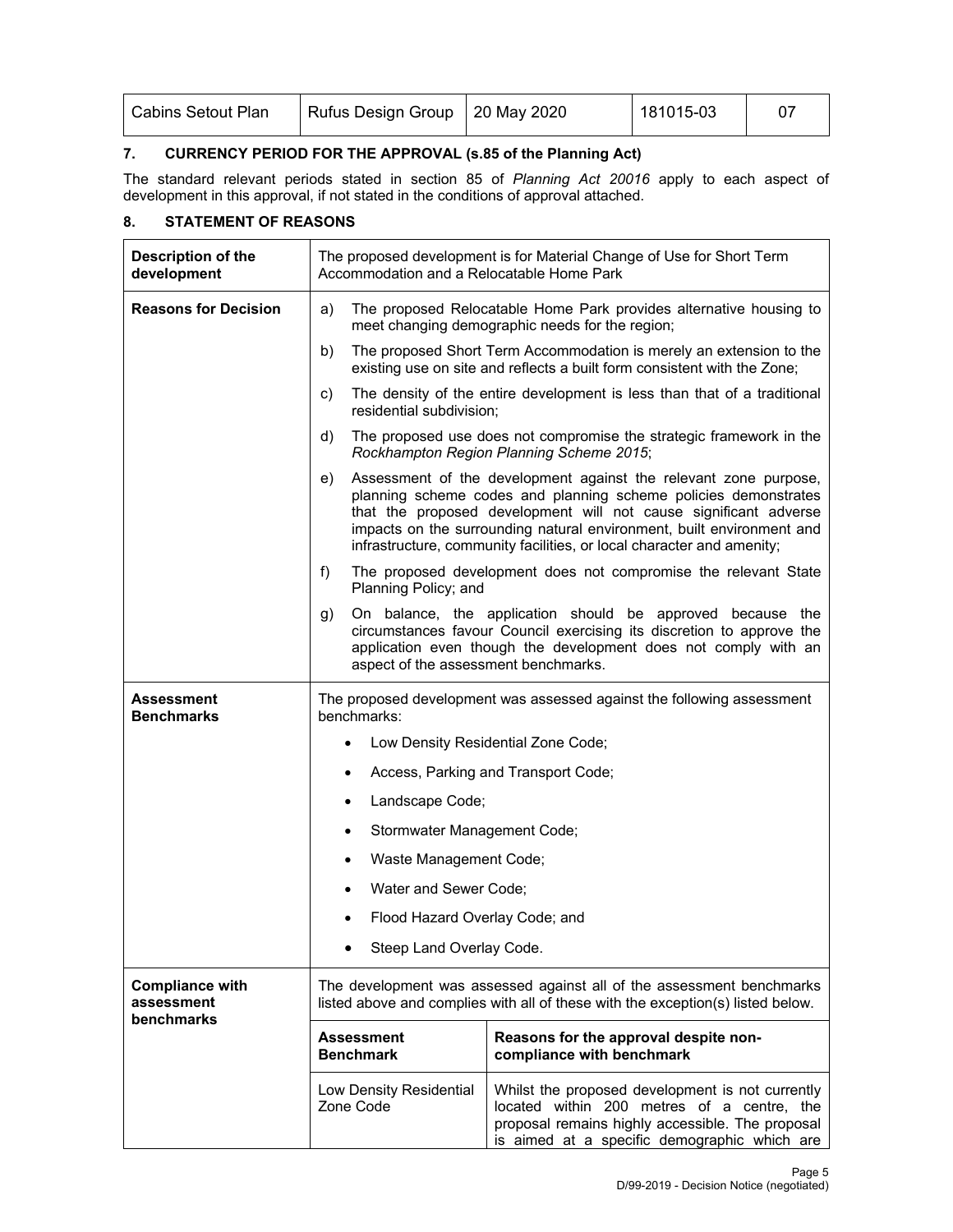|                                         |                                                                                                         | likely to rely on the use of motor vehicles and is<br>not of a density that would warrant proximity of a<br>centre as it reflects a density similar to that of a<br>residential subdivision. In addition, the site has<br>direct access to a State controlled road, therefore<br>will not impact on the local amenity and local<br>street network.                                                                                                                                                                                                                                               |  |
|-----------------------------------------|---------------------------------------------------------------------------------------------------------|--------------------------------------------------------------------------------------------------------------------------------------------------------------------------------------------------------------------------------------------------------------------------------------------------------------------------------------------------------------------------------------------------------------------------------------------------------------------------------------------------------------------------------------------------------------------------------------------------|--|
|                                         |                                                                                                         | The proposal provides an overall density of<br>approximately one (1) dwelling per 905 square<br>metres, being far less than the maximum<br>permitted for the zone. In addition, the built form,<br>design and the provision of communal spaces on<br>site will ensure the character and amenity of the<br>Low Density Residential Zone is maintained.                                                                                                                                                                                                                                            |  |
| <b>Matters raised in</b><br>submissions | <b>Issue</b>                                                                                            | How matter was dealt with                                                                                                                                                                                                                                                                                                                                                                                                                                                                                                                                                                        |  |
|                                         | Electromagnetic Fields<br>(EMF) impacts have not<br>been considered.                                    | An EMF Report was undertaken and prepared by<br>a suitably qualified professional.                                                                                                                                                                                                                                                                                                                                                                                                                                                                                                               |  |
|                                         |                                                                                                         | The EMF levels taken along the boundary of the<br>property, and the development were very low and<br>well within the recommended max exposure levels<br>set by the Australian Protection and Nuclear<br>Safety Agency (ARPANSA).                                                                                                                                                                                                                                                                                                                                                                 |  |
|                                         |                                                                                                         | For future growth in surrounding areas, the<br>current flow through these lines will increase,<br>therefore, cause the electromagnetic field levels to<br>increase. However, they will never increase so<br>much that they'll reach the limit set by ARPANSA.                                                                                                                                                                                                                                                                                                                                    |  |
|                                         | No landscape buffer to<br>address visual amenity<br>impacts from the power<br>line traversing the site. | The<br>landscaping<br>use<br>of<br>to<br>the<br>screen<br>infrastructure would be ineffective given the height<br>and alignment of this infrastructure across the<br>site. The scale of planting that would be required<br>to screen this infrastructure would be significant<br>and could potentially present maintenance issues<br>or hazards to this infrastructure. In addition, the<br>power line is no more intrusive than standard<br>overhead power lines within residential areas and<br>with single storey dwellings proposed will not be in<br>direct line of sight of the residents. |  |
|                                         | <b>Energy Queensland's</b><br>access along the<br>easement has not been<br>maintained.                  | Conditions of the approval have been proposed to<br>Energy<br>Queensland's<br>access<br>ensure<br>İS.<br>maintained. Gates will be installed within the<br>Energy Queensland easement at the northern and<br>southern property boundaries to allow Energy<br>Queensland<br>unimpeded<br>access<br>along<br>the<br>easement. In addition, the car parking within the<br>easement will be trafficable to ensure Energy<br>Queensland's heavy vehicles can traverse the<br>easement corridor.                                                                                                       |  |
| <b>Matters prescribed by</b>            | The State Planning Policy - Part E;                                                                     |                                                                                                                                                                                                                                                                                                                                                                                                                                                                                                                                                                                                  |  |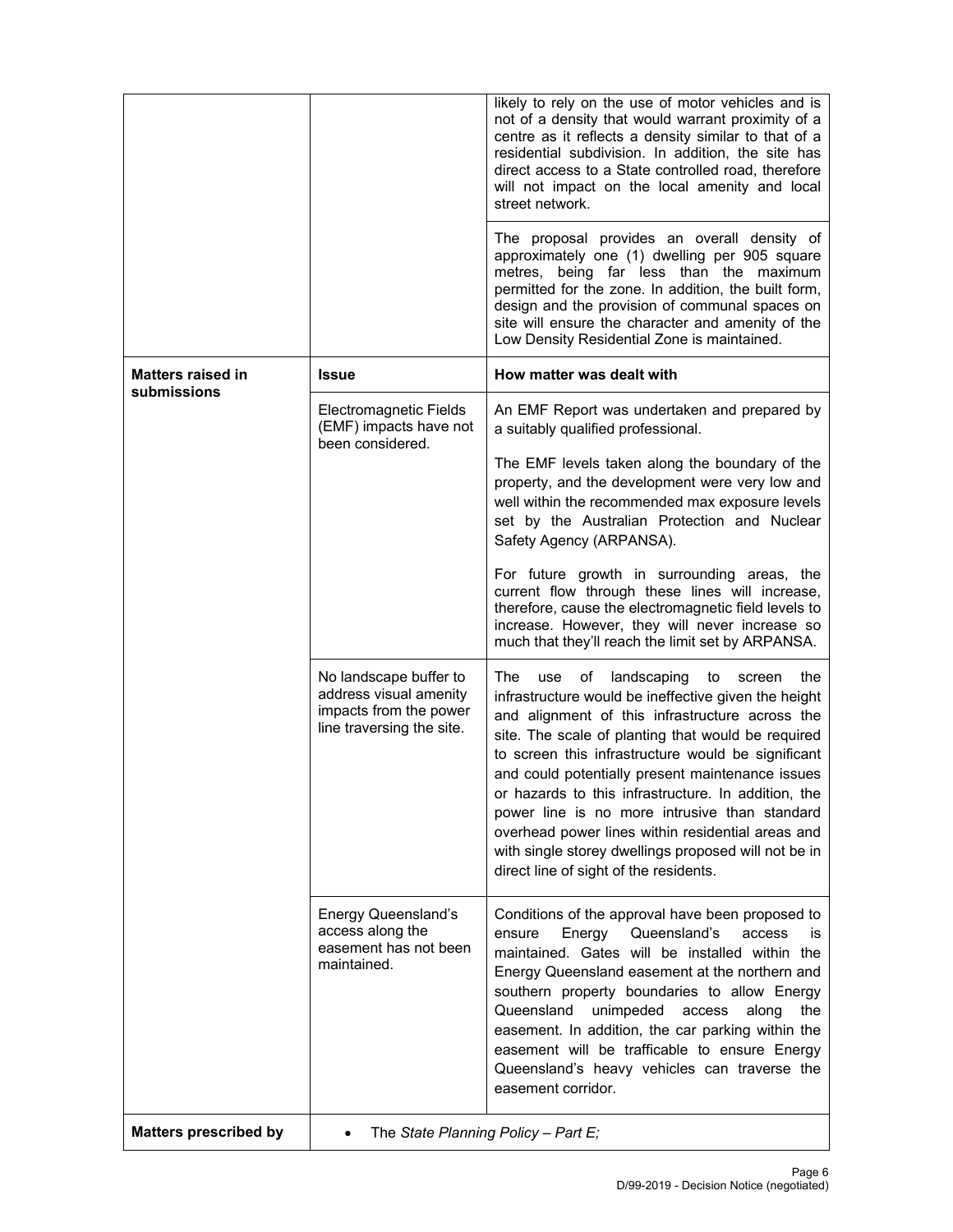| regulation | $\bullet$ | The Central Queensland Regional Plan;                                                                 |  |  |  |  |
|------------|-----------|-------------------------------------------------------------------------------------------------------|--|--|--|--|
|            | $\bullet$ | The Rockhampton Region Planning Scheme 2015;                                                          |  |  |  |  |
|            | $\bullet$ | Surrounding use of adjacent premises in terms of commensurate and<br>consistent development form; and |  |  |  |  |
|            | $\bullet$ | The common material, being the material submitted with the<br>application.                            |  |  |  |  |

#### **9. APPEAL RIGHTS**

The rights of an applicant to appeal to a tribunal or the Planning and Environment Court against a decision about a development application are set out in chapter 6, part 1 of the *Planning Act 2016*. For particular applications, there may also be a right to make an application for a declaration by a tribunal (see chapter 6, part 2 of the *Planning Act 2016).*

#### *Appeal by an applicant*

An applicant for a development application may appeal to the Planning and Environment Court against the following:

- the refusal of all or part of the development application
- a provision of the development approval
- the decision to give a preliminary approval when a development permit was applied for
- a deemed refusal of the development application.

An applicant may also have a right to appeal to the Development tribunal. For more information, see schedule 1 of the *Planning Act 2016*.

#### *Appeal by an eligible submitter*

An eligible submitter for a development application may appeal to the Planning and Environment Court against the decision to approve the application, to the extent the decision relates to:

- any part of the development application that required impact assessment
- a variation request.

The timeframes for starting an appeal in the Planning and Environment Court are set out in section 229 of the *Planning Act 2016*.

**Attachment 2** is an extract from the *Planning Act 2016* that sets down the applicant's appeal rights and the appeal rights of a submitter.

#### **10. WHEN THE DEVELOPMENT APPROVAL TAKES EFFECT**

This development approval takes effect:

From the time the decision notice is given – if there is no submitter and the applicant does not appeal the decision to the court.

Or

When the submitter's appeal period ends  $-$  if there is a submitter and the applicant does not appeal the decision to the court.

Or

Subject to the decision of the court, when the appeal is finally decided  $-$  if an appeal is made to the court.

#### **11. ASSESSMENT MANAGER**

| Name: | Amanda O'Mara                 | Siɑnature: | Date: 29 June 2020 |
|-------|-------------------------------|------------|--------------------|
|       | <b>ACTING COORDINATOR</b>     |            |                    |
|       | <b>DEVELOPMENT ASSESSMENT</b> |            |                    |

C/C Department of State Development, Manufacturing, Infrastructure and Planning - RockhamptonSARA@dsdmip.qld.gov.au

#### **Attachment 1 – Conditions of the approval**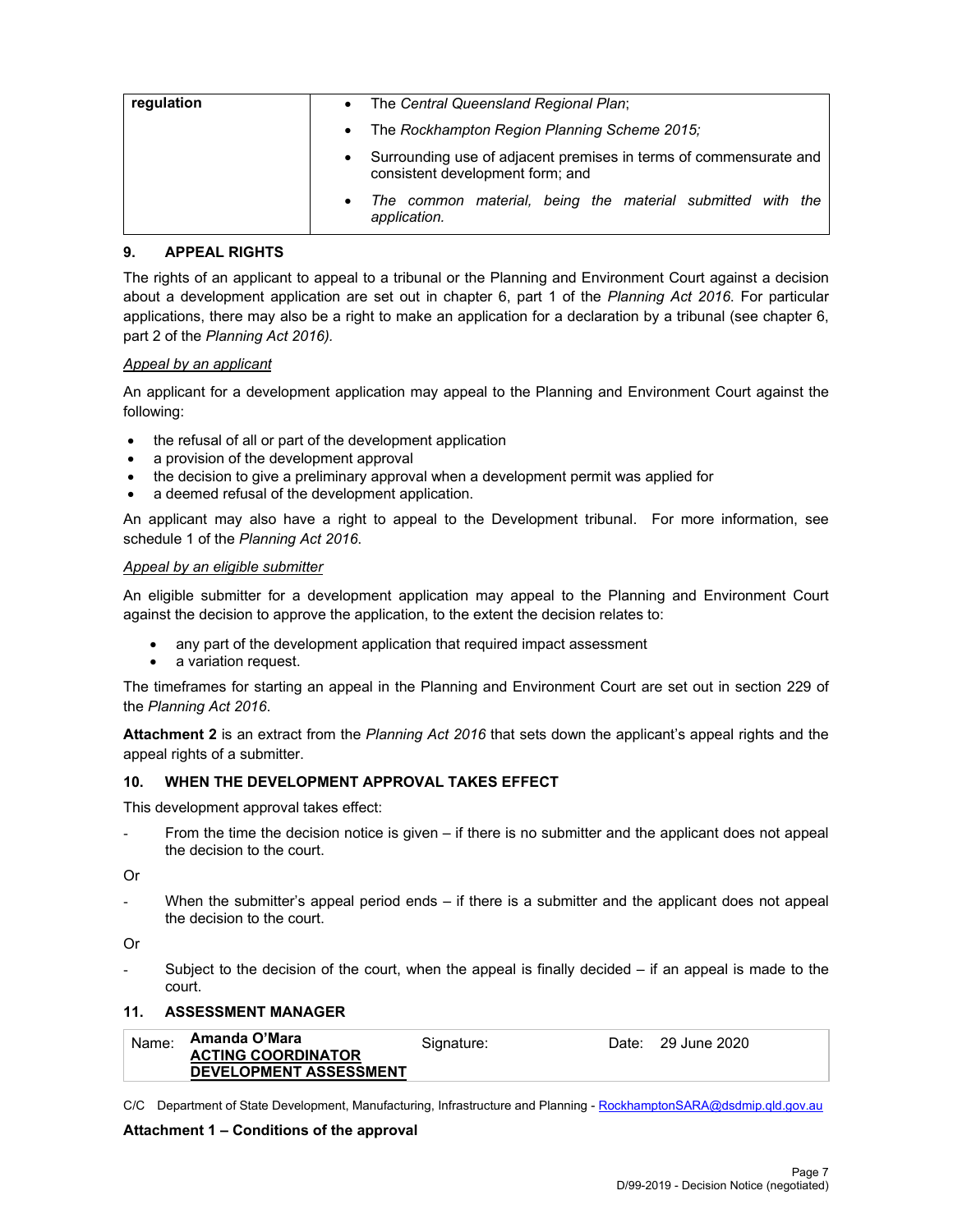*Part 1* **–** *Conditions imposed by the assessment manager [Note: where a condition is imposed about infrastructure under Chapter 4 of the Planning Act 2016, the relevant provision of the Act under which this condition was imposed must be specified.]* 

*Part 2 – Conditions required by the referral agency response* 

**Attachment 2—Extract on appeal rights**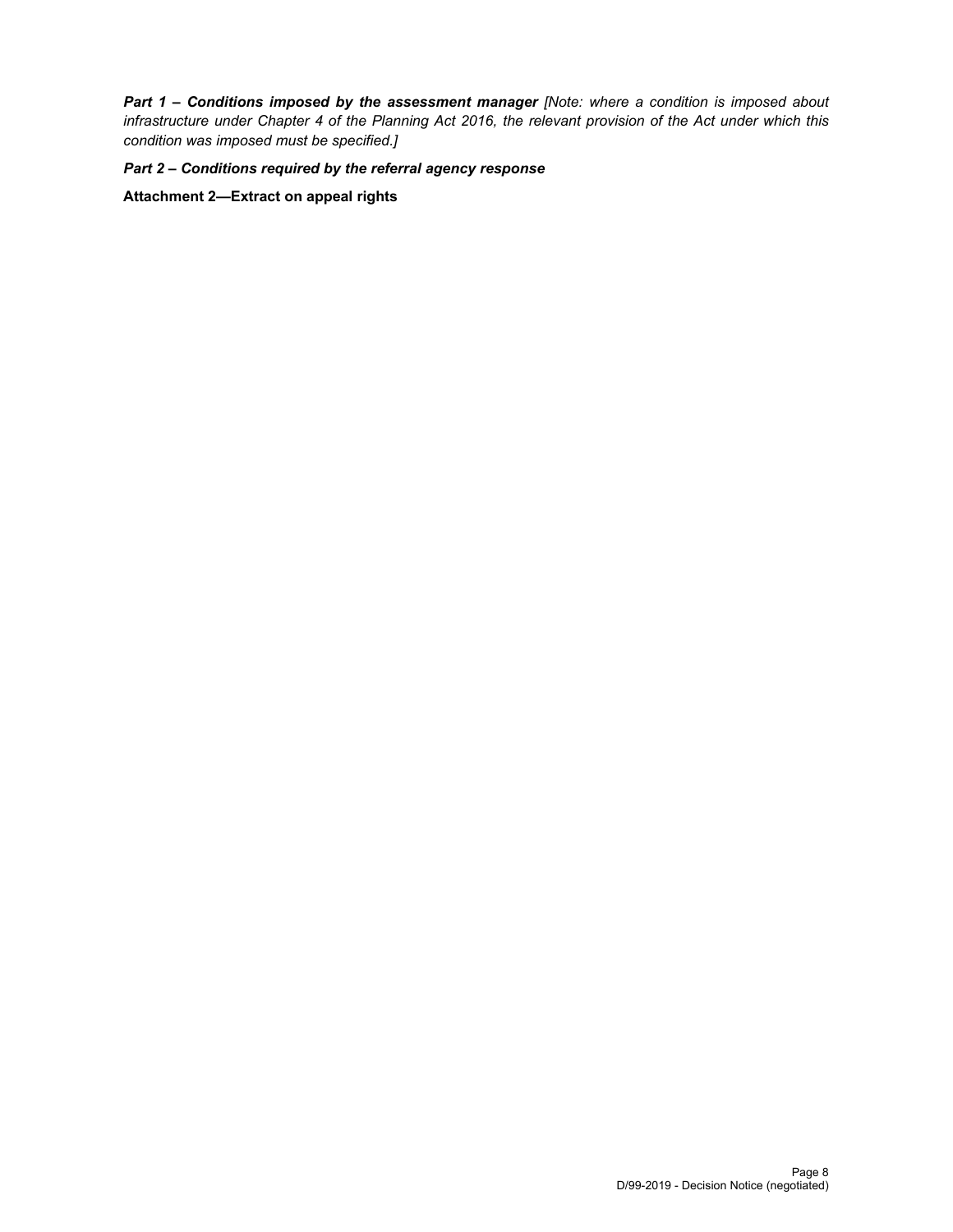

# **Attachment 1 – Part 1 Rockhampton Regional Council Conditions**

*Planning Act 2016* 

# 1.0 ADMINISTRATION

- 1.1 The Developer and his employee, agent, contractor or invitee is responsible for ensuring compliance with the conditions of this development approval.
- 1.2 Where these Conditions refer to "Council" in relation to requiring Council to approve or to be satisfied as to any matter, or conferring on the Council a function, power or discretion, that role may be fulfilled in whole or in part by a delegate appointed for that purpose by the Council.
- 1.3 All conditions, works, or requirements of this development approval must be undertaken, completed, and be accompanied by a Compliance Certificate for any operational works required by this development approval:
	- 1.3.1 to Council's satisfaction;
	- 1.3.2 at no cost to Council; and
	- 1.3.3 prior to the commencement of the use,

unless otherwise stated.

- 1.4 Infrastructure requirements of this development approval must be contributed to the relevant authorities, where applicable, at no cost to Council, prior to the commencement of the use, unless otherwise stated.
- 1.5 The following further Development Permits must be obtained prior to the commencement of any works associated with their purposes:
	- 1.5.1 Operational Works:
		- (i) Parking Works;
		- (ii) Stormwater Works;
		- (iii) Roof and Allotment Drainage;
		- (iv) Site Works;
	- 1.5.2 Plumbing and Drainage Works; and
	- 1.5.3 Building Works:
		- (i) Demolition Works; and
		- (ii) Building Works.
- 1.6 All Development Permits for Operational Works and Plumbing and Drainage Works must be obtained prior to the issue of a Development Permit for Building Works.
- 1.7 All works must be designed, constructed and maintained in accordance with the relevant Council policies, guidelines and standards, unless otherwise stated.
- 1.8 All engineering drawings/specifications, design and construction works must be in accordance with the requirements of the relevant *Australian Standards* and must be approved, supervised and certified by a Registered Professional Engineer of Queensland.
- 1.9 This development approval is for a development to be undertaken in two (2) discrete stages, namely:
	- 1.9.1 Short Term Accommodation Stage 4; and
	- 1.9.2 Relocatable Home Park Stage 5,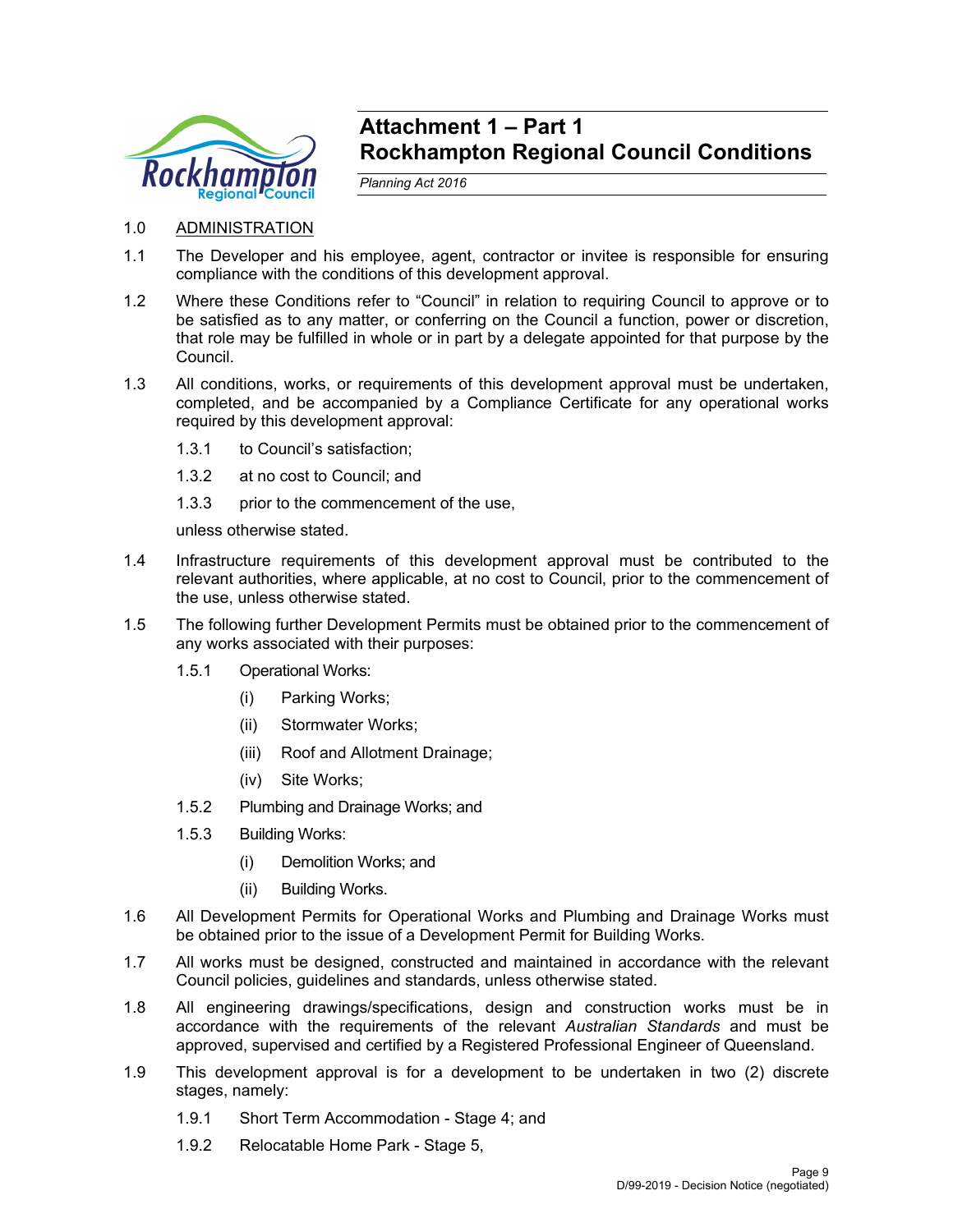in accordance with the approved plans (refer to condition 2.1). Stage 4 must be completed prior to stage 5.

- 1.10 Unless otherwise expressly stated, the conditions must be read as being applicable to all stages.
- 2.0 APPROVED PLANS AND DOCUMENTS
- 2.1 The approved development must be completed and maintained generally in accordance with the approved plans and documents, except where amended by any condition of this development approval:

| <b>Drawing/report title</b>              | <b>Prepared by</b>           | <b>Date</b>          | <b>Reference</b><br>number      | <b>Revision</b> |
|------------------------------------------|------------------------------|----------------------|---------------------------------|-----------------|
| Engineering<br>Infrastructure Report     | Calibre                      | 10 October<br>2019   | 18-002864                       | A               |
| Proposed Site Plan                       | Calibre                      | 9 October 2019       | 18-002864 -<br><b>SK002</b>     | $\overline{2}$  |
| <b>Stormwater Layout</b><br>Plan         | Calibre                      | 9 October 2019       | 18-002864 -<br><b>SK004</b>     | 2               |
| Services Layout                          | Calibre                      | 9 October 2019       | 18-002864 -<br><b>SK006</b>     | $\overline{2}$  |
| <b>Vehicle Swept Paths</b>               | Calibre                      | 25 November<br>2019  | 18-002864-<br><b>SK007</b>      | 3               |
| <b>Vehicle Swept Paths</b>               | Calibre                      | 25 November<br>2019  | $18 - 002864 -$<br><b>SK008</b> | 3               |
| Floor Plan and<br>Elevations             | Rufus Design<br>Group        | 4 October 2019       | $181015 - 02$                   | 01              |
| Floor Plan and<br>Elevations             | <b>Rufus Design</b><br>Group | 4 October 2019       | $181015 - 03$                   | 01              |
| Floor Plan and<br>Elevations             | <b>Rufus Design</b><br>Group | 4 October 2019       | $181015 - 04$                   | 01              |
| <b>Floor Plan</b>                        | Rufus Design<br>Group        | 4 October 2019       | $181015 - 05$                   | 01              |
| Floor Plan                               | Rufus Design<br>Group        | 4 October 2019       | $181015 - 06$                   | 01              |
| Elevations                               | <b>Rufus Design</b><br>Group | 4 October 2019       | $181015 - 07$                   | 01              |
| Landscape Master<br>Plan                 | AT<br>Landscape              | 19 September<br>2019 | 008554                          | A               |
| <b>Stormwater Quality</b><br>(Section 5) | Calibre                      |                      | 18-002864-<br>CSMP01B           | B               |
| Master Site Plan                         | <b>Rufus Design</b><br>Group | 20 May 2020          | 181015-02                       | 07              |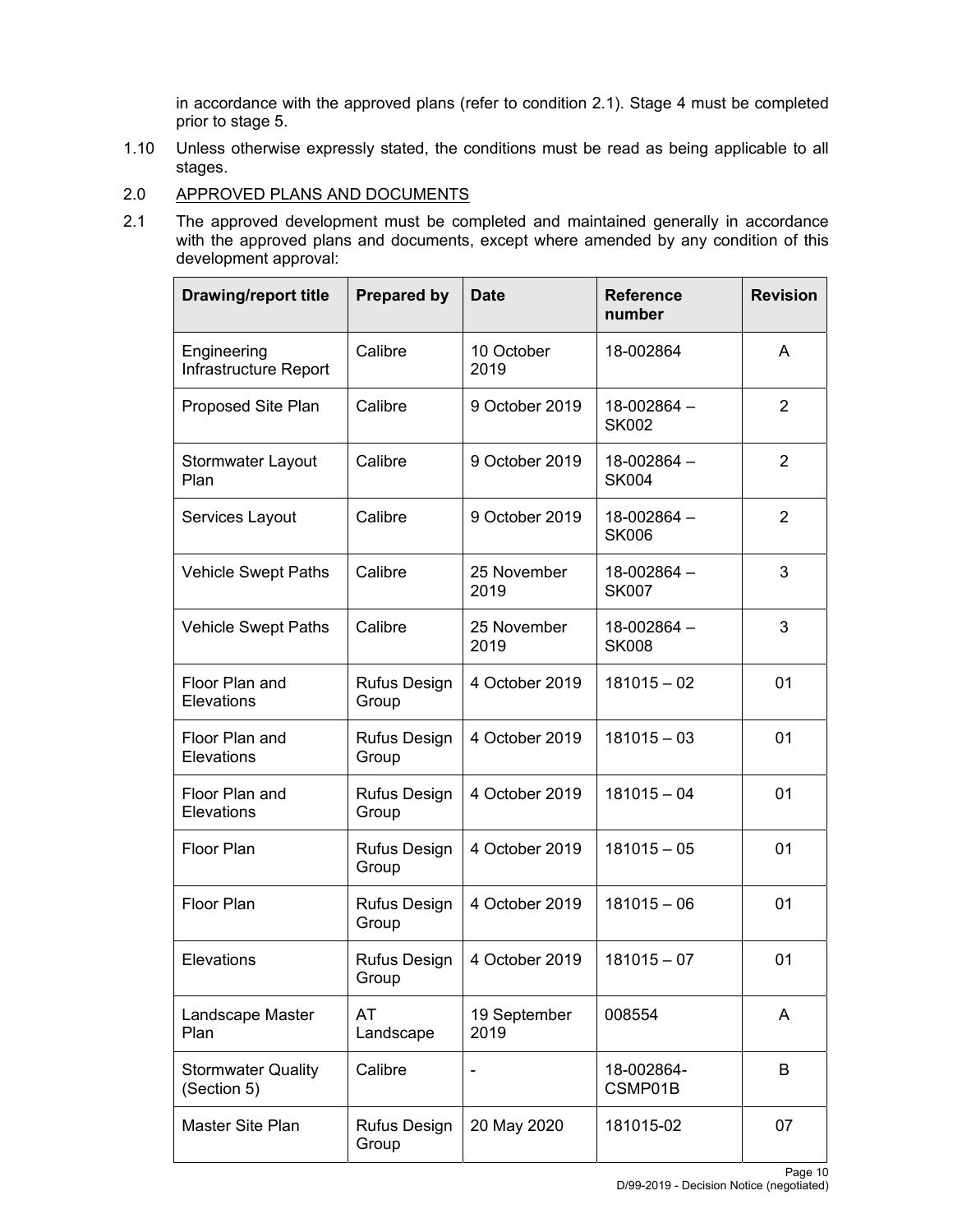| Cabins Setout Plan<br>Group | Rufus Design   20 May 2020 | 181015-03 |  |
|-----------------------------|----------------------------|-----------|--|
|-----------------------------|----------------------------|-----------|--|

*Note: 'Concept Stormwater Management Plan & Flood Impact Assessment Report' dated 26 November 2019, Revision B has not been approved. An updated report accompanied with appropriate modelling is to be provided at Operational Works stage.* 

- 2.2 Where there is any conflict between the conditions of this development approval and the details shown on the approved plans and documents, the conditions of this development approval must prevail.
- 2.3 Where conditions require the above plans or documents to be amended, the revised document(s) must be submitted for approval by Council prior to the submission of an application for a Development Permit for Operational Works.

#### 3.0 PARKING WORKS

- 3.1 A Development Permit for Operational Works (parking works) must be obtained prior to the commencement of any parking works on the development site.
- 3.2 All parking works must be designed and constructed in accordance with the approved plans (refer to condition 2.1), *Capricorn Municipal Development Guidelines*, *Australian Standard AS2890 "Parking facilities"* and the provisions of a Development Permit for Operational Works (parking works).
- 3.3 All car parking, internal access and vehicle manoeuvring area must be concrete paved or asphalt sealed.
- 3.4 All vehicles must ingress and egress the development in a forward gear.
- 3.5 A minimum of 22 parking spaces must be provided on-site for the Short Term Accommodation. This includes 20 covered car parking spaces and 2 visitor parking spaces.
- 3.6 A minimum of 83 parking spaces must be provided on-site for the Relocatable Home Park. This includes 55 covered car parking spaces and 28 visitor parking spaces.
- 3.7 Universal access parking spaces must be provided on-site in accordance with *Australian Standard AS2890.6 "Parking facilities - Off-street parking for people with disabilities".*
- 3.8 Parking spaces must be line-marked in accordance with the approved Site Plan (refer to condition 2.1) and in accordance with *Australian Standard AS2890 "Parking facilities"* and the provisions of a Development Permit for Operational Works (parking works).
- 3.9 All vehicle operations associated with the development must be directed by suitable directional, informative, regulatory or warning signs in accordance with *Australian Standard AS1742.1 "Manual of uniform traffic control devices"* and *Australian Standard AS2890.1 "Parking facilities – Off-street car parking"*.
- 3.10 Road signage and pavement markings must be installed in accordance with *Australian Standard AS1742.1 "Manual of uniform traffic control devices".*
- 3.11 All vehicle operation areas must be illuminated in accordance with the requirements of *Australian Standard AS1158* "*Lighting for roads and public spaces"*.
- 3.12 All internal pedestrian pathways must be designed and constructed in accordance with *Australian Standard AS1428 "Design for access and mobility"*.
- 3.13 The car parking proposed within the Energy Queensland easement must be trafficable to ensure Energy Queensland's heavy vehicles can traverse the easement corridor.
- 4.0 PLUMBING AND DRAINAGE WORKS
- 4.1 A Development Permit for Plumbing and Drainage Works must be obtained for the removal and/or demolition of any existing structure on the development site.
- 4.2 All internal plumbing and drainage works must be designed and constructed in accordance with the approved plans (refer to condition 2.1), *Capricorn Municipal Development*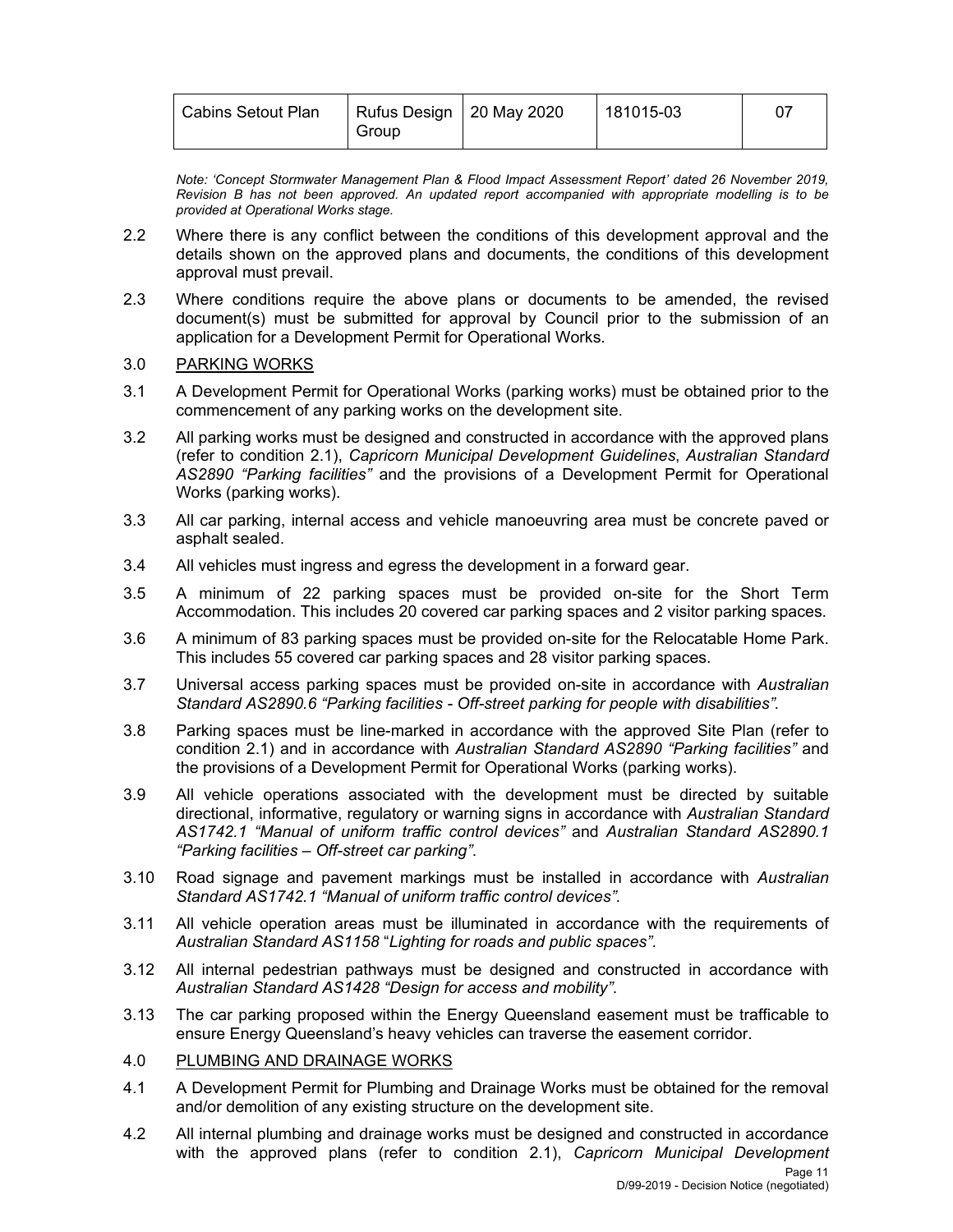*Guidelines*, *Water Supply (Safety and Reliability) Act 2008, Plumbing and Drainage Act 2018*, Council's Plumbing and Drainage Policies and the provisions of a Development Permit for Plumbing and Drainage Works.

- 4.3 The development must be connected to Council's reticulated sewerage and water networks.
- 4.4 The existing sewerage and water connection point(s) must be retained, and upgraded if necessary, to service the development.
- 4.5 The finished sewerage access chamber surface must be at a sufficient level to avoid ponding of stormwater above the top of the chamber. A heavy duty trafficable lid must be provided in the trafficable area.
- 4.6 The proposed development must be provided with a master meter at the development site boundary and sub-meters for each sole occupancy building in accordance with the *Queensland Plumbing and Drainage Code* and Council's Sub-metering Policy.
- 4.7 Adequate domestic and fire-fighting protection must be provided to the development, and must be certified by an hydraulic engineer or other suitably qualified person.
- 4.8 All internal plumbing and sanitary drainage works must be completely independent for each unit / tenancy.
- 4.9 Sewer connections and water meter boxes located within trafficable areas must be raised or lowered to suit the finished surface levels and must be provided with heavy duty trafficable lids.
- 4.10 Alteration, disconnection or relocation of internal plumbing and sanitary drainage works associated with the existing building must be in accordance with regulated work under the *Plumbing and Drainage Act 2018* and Council's Plumbing and Drainage Policies.
- 4.11 All sanitary drainage works must comply with *Australian Plumbing and Drainage Standard AS3500* Part 2 section 3 and 4 for flood affected areas.
- 4.12 Sewerage trade waste permits must be obtained for the discharge of any non-domestic waste into Council's reticulated sewerage network. Arrestor traps must be provided where commercial or non-domestic waste is proposed to be discharged into the sewer system.

## 5.0 STORMWATER WORKS

- 5.1 A Development Permit for Operational Works (stormwater works) must be obtained prior to the commencement of any stormwater works required by this development approval.
- 5.2 All stormwater drainage works must be designed and constructed in accordance with the approved plans (refer to condition 2.1), *Queensland Urban Drainage Manual*, *Capricorn Municipal Development Guidelines*, sound engineering practice and the provisions of a Development Permit for Operational Works (stormwater works).
- 5.3 All stormwater must drain to a lawful point of discharge and must not adversely affect surrounding land or infrastructure in comparison to the pre-development conditions, including but not limited to blocking, altering or diverting existing stormwater runoff patterns that has the potential to cause damage to other infrastructure.

Note: The peak water surface elevation (PWSE), extent, depth and velocity for the pre and post development scenarios along with comparison maps demonstrating no external impacts are to be provided.

- 5.4 The development must not increase peak stormwater runoff for a selected range of storm events up to and including a one per cent (1%) Annual Exceedance Probability defined flood / storm event, for the post-development conditions.
- 5.5 Easements must be provided over all land assessed to be within a one percent (1%) Annual Exceedance Probability defined flood / storm event, inundation area that convey the upstream external runoff / flood.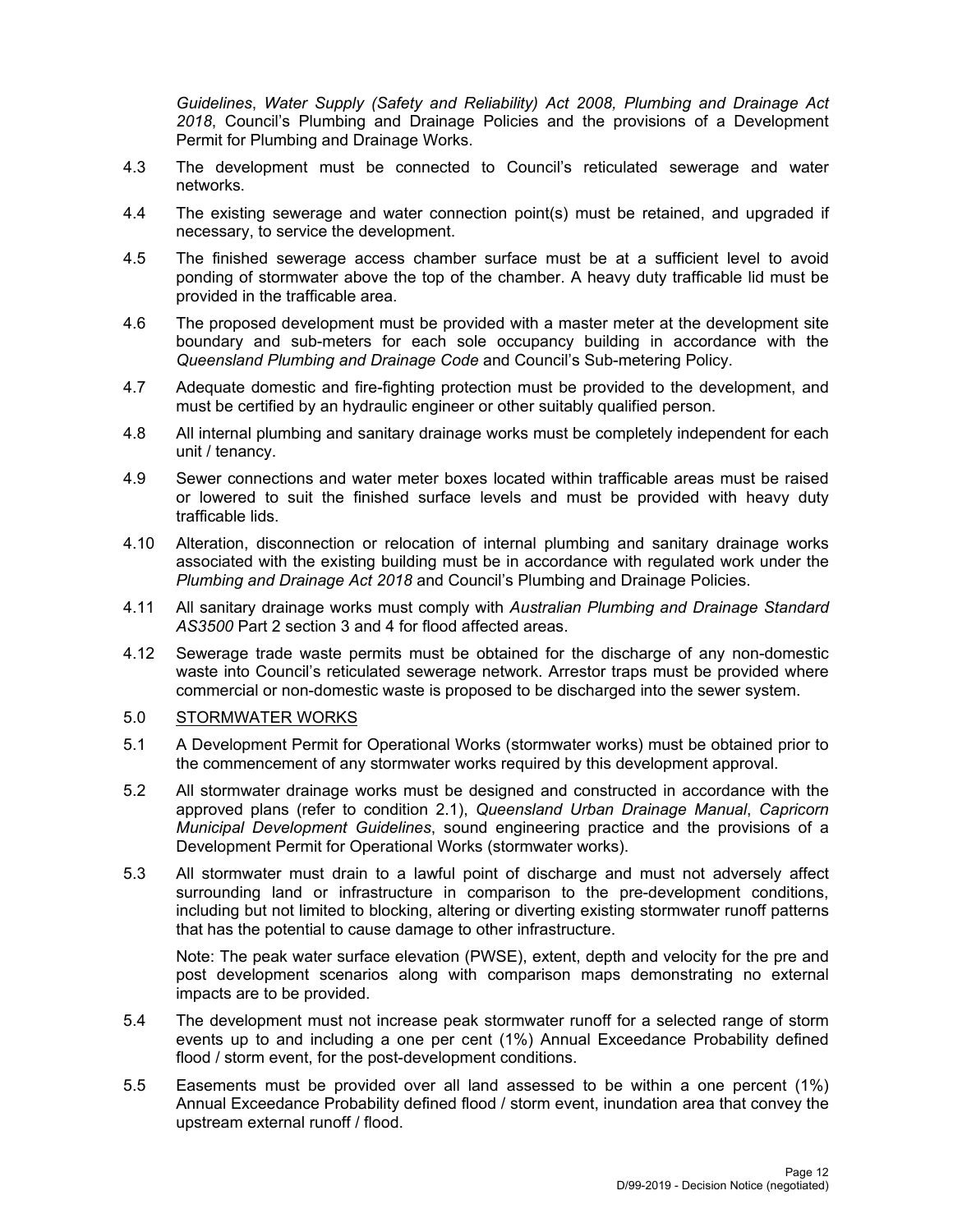- 5.6 The installation of bio-retention basin and detention basin must be in accordance with relevant *Australian Standards* and Section 5 of the Stormwater Quality Report (refer to Condition 2.1). All maintenance of the proposed bio-retention basin must be the responsibility of the property owner.
- 5.7 Sediment Forebay must be provided upstream of all proposed bio-retention basin. Sediment Forebay must be designed to:
	- 5.7.1 remove particles that are one (1) millimetre or greater in diameter from the three (3) month average recurrence interval (ARI) storm event; and
	- 5.7.2 provide appropriate storage for coarse sediment to ensure desilting is required once every year.
	- 5.7.3 Alternatively, a proprietary product may be approved, if it is demonstrated that similar result will be achieved.
- 5.8 All nominated major overland flow paths (i.e. channels conveying one percent (1%) Annual Exceedance Probability defined flood / storm event), must be able to contain all batters necessary to accommodate the one percent (1%) Annual Exceedance Probability defined flood / storm event flows. Consideration must be given to incorporating a minimum blockage factor plus relevant channel freeboard and access provisions in accordance with the *Queensland Urban Drainage Manual*.
- 5.9 The proposed volume of storage (storage channel and within main channel) must be sufficient to attenuate the peak discharge from the development site to ensure nonworsening for a range of design storm events up to and including a one per cent (1%) Annual exceedance probability storm event plus the relevant storage freeboard and access provisions in accordance with the *Queensland Urban Drainage Manual*.
- 5.10 All proposed internal channel must be constructed as two-stage vegetated channel and floodway, where the main channel capacity must be within the range of Sixty-three percent (63%) to ten percent (10%) Annual Exceedance Probability storm flow and floodway capacity must be a one percent (1%) Annual Exceedance Probability storm flow in accordance with the *Queensland Urban Drainage Manual* requirements. Alternatively, any other drainage channel configuration will be approved, if it demonstrates a good hydraulic efficiency for a selected range of flood / storm events up to and including a one percent (1%) Annual Exceedance Probability defined flood / storm.
- 5.11 The proposed cross drainage structure across internal channel must be designed and constructed considering appropriate blockage factor and must have immunity (and appropriate freeboard) during a one percent (1%) Annual Exceedance Probability defined storm / flood event. Alternatively, overtopping of the culvert is acceptable if it complies with condition 5.12.
- 5.12 The proposed cross drainage structure across the internal channel must be designed and constructed considering appropriate blockage factor and allowable depth velocity product(s) to ensure public / patrons safety in accordance with *Queensland Urban Drainage Manual* requirements.
- 5.13 Any application for a Development Permit for Operational Works (stormwater works) must be accompanied by an updated Concept Stormwater Management Plan and Flood Impact Assessment Report, prepared and certified by a Registered Professional Engineer of Queensland that as a minimum includes:
	- 5.13.1 that the submitted flood models must be updated with a sensitivity analysis by removing surface storage / hydraulic choking within the upstream catchment(s) and fully developed upstream catchment(s);
	- 5.13.2 the developed scenario probable maximum flood (PMF) model and the consequences due to the PMF;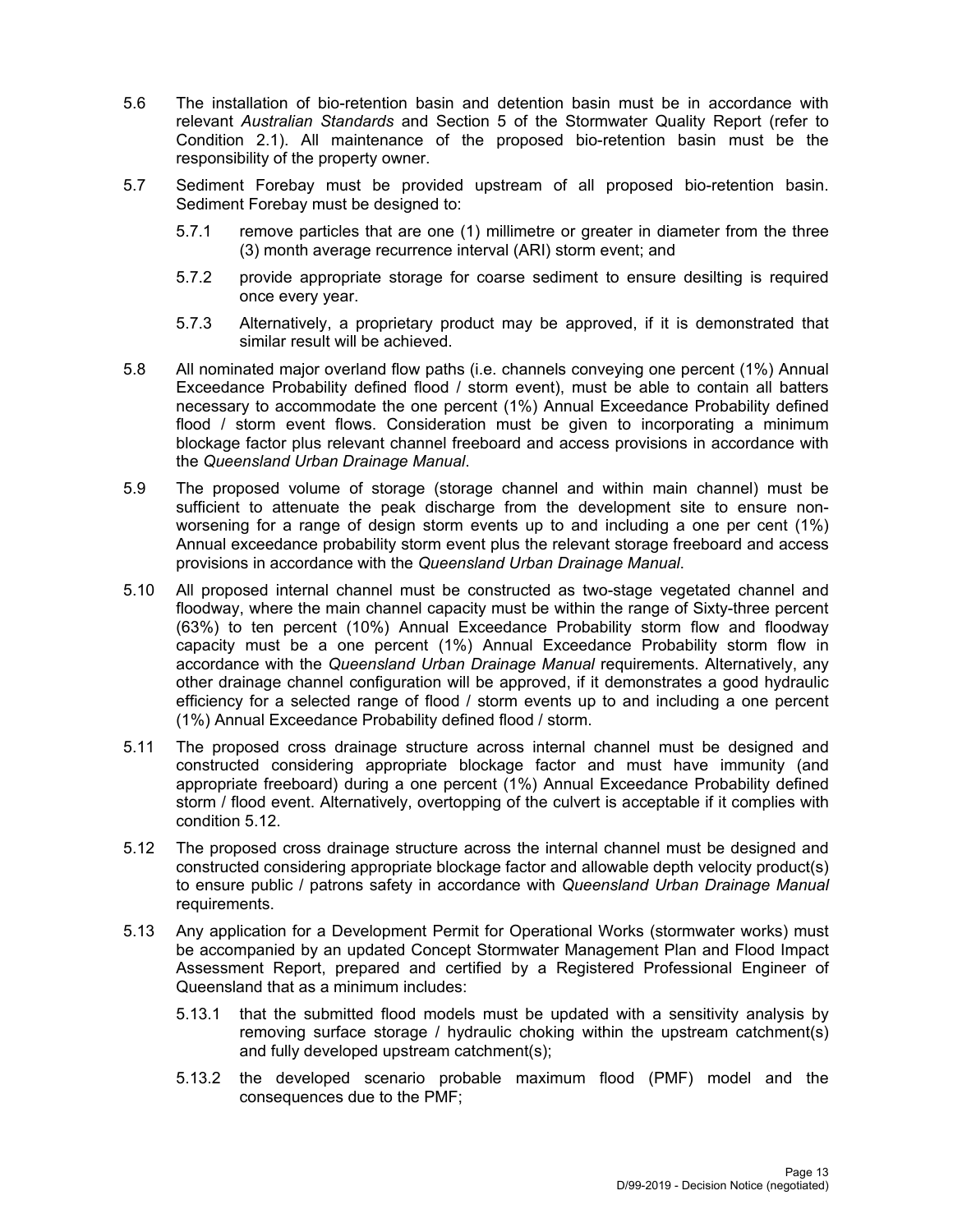- 5.13.3 severe storm impact statements which include how the proposed drainage system will address the performance objectives listed in *Queensland Urban Drainage Manual* section 7.2.4;
- 5.13.4 detailed engineering plans with a one percent (1%) Annual Exceedance Probability defined flood level and freeboard within the internal, external and storage channel;
- 5.13.5 how the flow from upstream northern catchment will be accommodated within the development site;
- 5.13.6 detailed design of the internal and external channel with velocity, channel lining, size, slopes etc. The design of the channels (internal and external) to be in accordance with *Queensland Urban Drainage Manual* and must ensure that no adverse flood impacts are caused on downstream properties, in particular, the 'True Blue Motel' (Lot 5 on SP307745) and the property to the south (Lot 4 on SP316476).

Note: If the existing drainage easement width is not suitable to accommodate proposed required channel, then the width of the easement must be increased.

- 5.13.7 storage details including high / low flow outlets details with pre and post development flow from the development;
- 5.13.8 cross section details of internal, external and storage channels at appropriate location;
- 5.13.9 identification and detailed design of all new drainage systems and modifications to existing drainage systems required to appropriately and adequately manage stormwater collection and discharge from the proposed development;
- 5.13.10 the detailed design at the open channel transitions which as minimum should avoid excessive energy losses and surface waves or other turbulence;
- 5.13.11 full calculations with tuflow modelling files (both electronic model files and results files) and all details of the modelling assumptions to support the stormwater quantity and flood management strategy.

Note: Electronic copy of the model (containing five folders) / result / check files is to be provided. The data needs to be provided in the Rockhampton Regional Council format. A tuflow log (read me) file should be included for a reviewer to understand how and which files within the folders have been modified. Rockhampton Regional Council has provided the similar log file which needs to be updated. Please refer to section 2.3 and 1.1.2 of the document provided by Council for Naming Convention and example hydraulic model log.

5.14 All maintenance of the bio-retention systems, sediment basin / forebay, channels and other elements of the approved stormwater strategy must be the responsibility of the property owner / developer at no cost to Council.

#### 6.0 ROOF AND ALLOTMENT DRAINAGE WORKS

- 6.1 A Development Permit for Operational Works (roof and allotment drainage works) must be obtained prior to the commencement of any drainage works on the development site.
- 6.2 All roof and allotment drainage works must be designed and constructed in accordance with the approved plans (refer to condition 2.1), *Queensland Urban Drainage Manual*, *Capricorn Municipal Development Guidelines*, sound engineering practice and the provisions of a Development Permit for Operational Works (roof and allotment drainage works).
- 6.3 All roof and allotment runoff from the development must be directed to a lawful point of discharge and must not restrict, impair or change the natural flow of runoff water or cause a nuisance to surrounding land or infrastructure.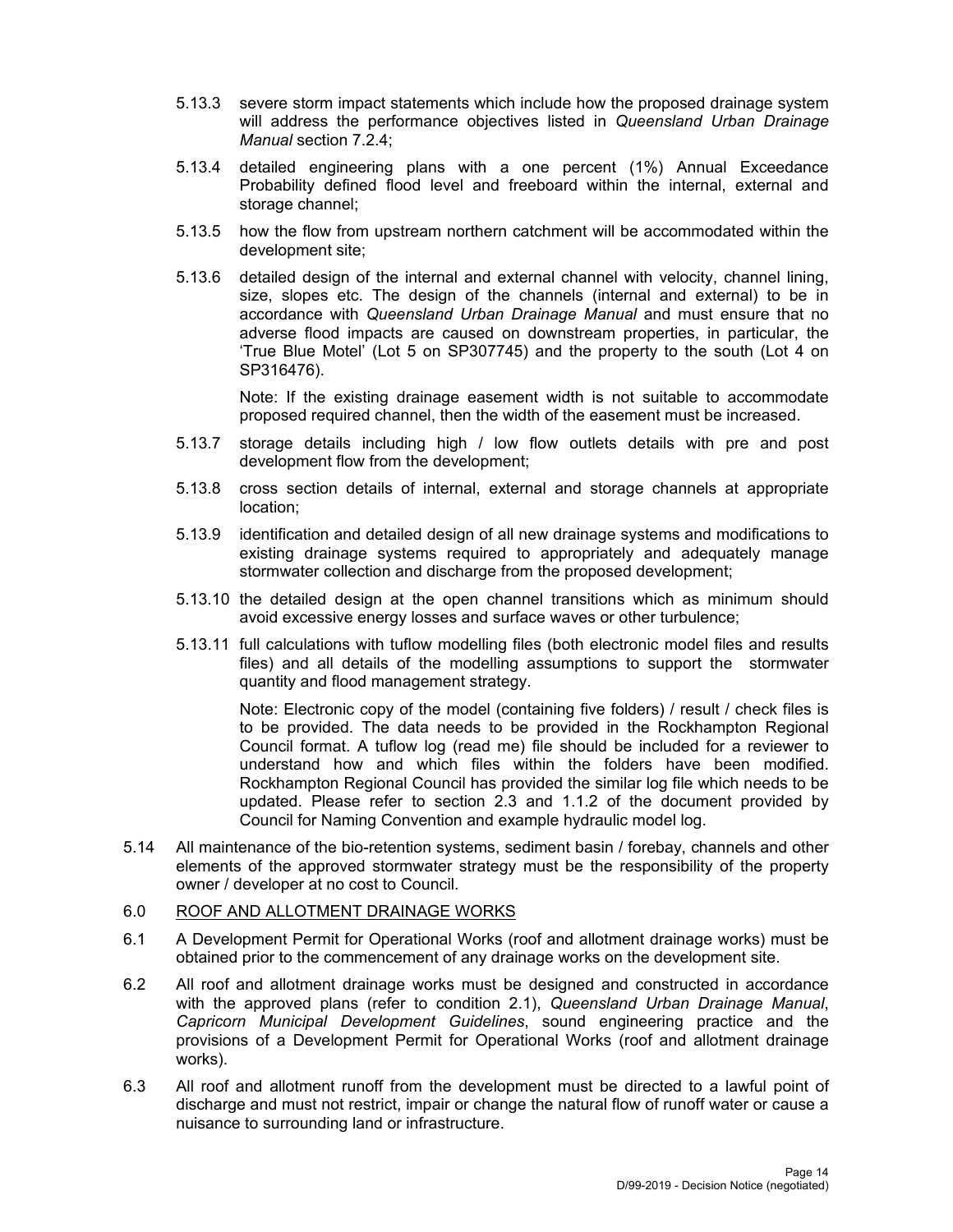## 7.0 SITE WORKS

- 7.1 A Development Permit for Operational Works (site works) must be obtained prior to the commencement of any site works on the development site.
- 7.2 Any application for a Development Permit for Operational Works (site works) must be accompanied by an earthworks plan that clearly identifies the following:
	- 7.2.1 the location of cut and/or fill;
	- 7.2.2 the type of fill to be used and the manner in which it is to be compacted;
	- 7.2.3 the quantum of fill to be deposited or removed and finished cut and/or fill levels;
	- 7.2.4 details of any proposed access routes that are intended to be used to transport fill to or from the development site; and
	- 7.2.5 the maintenance of access roads to and from the development site so that they are free of all cut and/or fill material and cleaned as necessary.
- 7.3 All earthworks must be undertaken in accordance with *Australian Standard AS3798 "Guidelines on earthworks for commercial and residential developments".*
- 7.4 Site works must be constructed such that they do not, at any time, in any way restrict, impair or change the natural flow of runoff water, or cause a nuisance or worsening to surrounding land or infrastructure.
- 7.5 Retaining structures above one (1) metre in height that are not incidental works to a Development Permit for Building Works, must not be constructed unless separately and specifically certified by a Registered Professional Engineer of Queensland and must be approved as part of a Development Permit for Operational Works (site works).
- 7.6 Retaining structures close to or crossing sewerage infrastructure must comply with *Queensland Development Code, Mandatory Part 1.4 "Building over or near relevant infrastructure."* The structure must be self-supporting and no additional load must be applied to Council's sewerage infrastructure.
- 7.7 All site works must be undertaken to ensure that there is:
	- 7.7.1 no increase in upstream or downstream flood levels for all levels of immunity up to a one per cent (1%) Annual exceedance probability flood event;
	- 7.7.2 no increase in velocity profiles, for which no remedy exists to prevent erosion and/or scouring. In the event that modelling shows non-compliance with the above, works must be undertaken within the system to satisfy the above criteria for development; and
	- 7.7.3 a lawful point of discharge to which the approved works drain during construction phase.

Easements will be required over any other land to accommodate the flows.

- 8.0 BUILDING WORKS
- 8.1 A Development Permit for Building Works must be obtained prior to the commencement of any building works on the development site.
- 8.2 The existing dwelling at the rear of the subject land must be demolished and a Development Permit for Building Works (demolition) must be obtained prior to the commencement of demolition works on the development site.
- 8.3 Any lighting devices associated with the development, such as sensory lighting, must be positioned on the development site and shielded so as not to cause glare or other nuisance to nearby residents and motorists. Night lighting must be designed, constructed and operated in accordance with *Australian Standard AS4282 "Control of the obtrusive effects of outdoor lighting"*.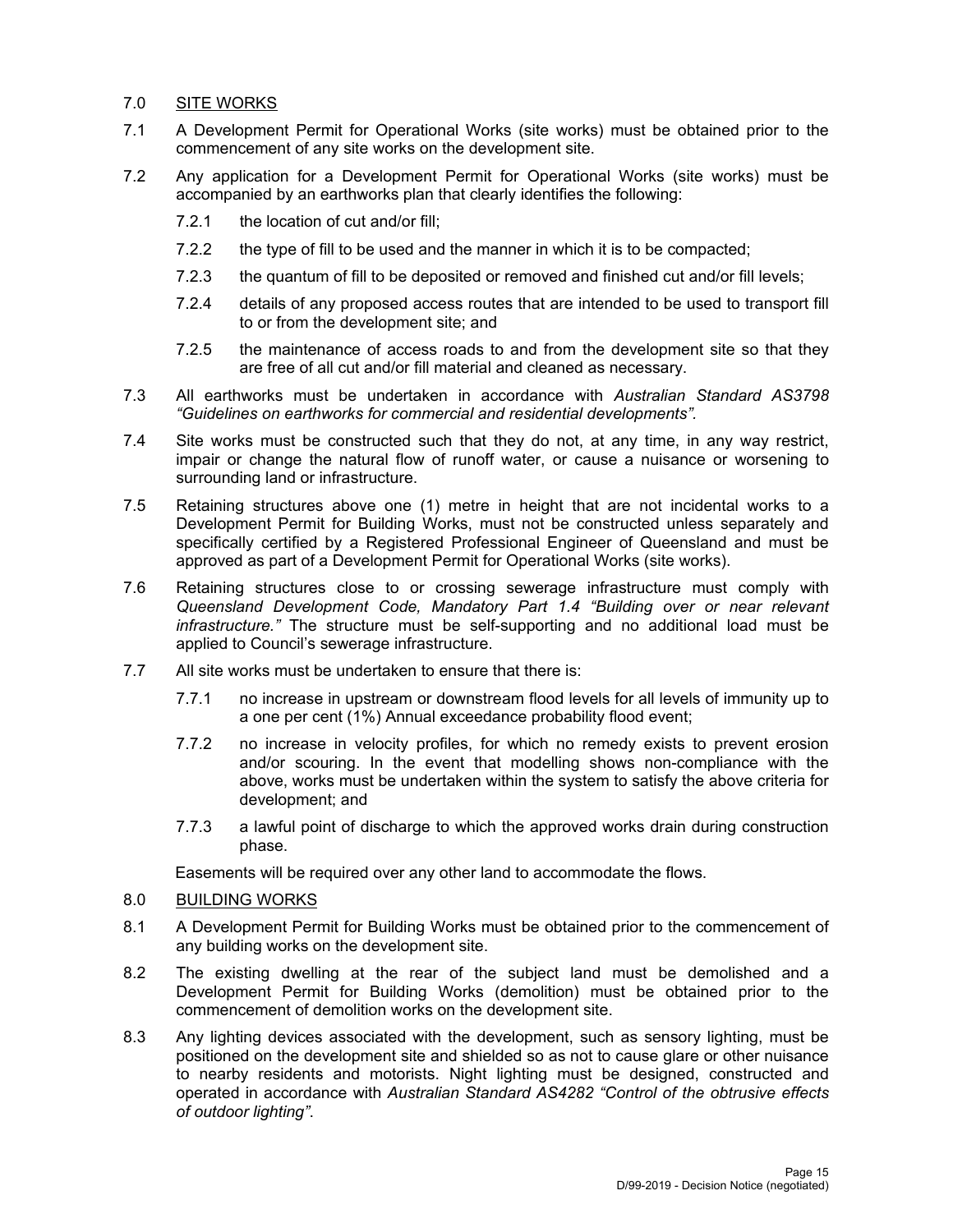- 8.4 Impervious paved waste storage area/s must be provided in accordance with the approved plans (refer to condition 2.1) and the *Environmental Protection Regulation 2008* and must be:
	- 8.4.1 designed and located so as not to cause a nuisance to neighbouring properties;
	- 8.4.2 surrounded by at least a 1.8 metre high screen fence that obstructs from view the contents of the waste storage area by any member of the public from any public place;
	- 8.4.3 of a sufficient size to accommodate commercial type bins that will be serviced by a commercial contractor plus clearances around the bins for manoeuvring and cleaning;

Note: Waste collection must be on the site. Kerb side collection is not approved.

- 8.4.4 setback a minimum of two (2) metres from any road frontage;
- 8.4.5 provided with a suitable hosecock and hoses at the washdown bay and washdown must be drained to the sewer and fitted with an approved stormwater diversion valve arrangement in accordance with the Sewerage Trade Waste provisions and the *Plumbing and Drainage Act 2018.*

Note: Arrestor traps must be provided where commercial or non-domestic waste is proposed to be discharged into the sewer system.

- 8.5 The finished floor level for habitable areas (refer to condition 2.1) must be a minimum of 500 millimetres above a one per cent (1%) Annual exceedance probability flood / storm inundation level. This level should be demonstrated for each proposed unit / dwelling at the Operational Works application stage.
- 8.6 Approval from Council must be required for any works proposed within the sewerage easement area.
- 8.7 Gates must be installed within the Energy Queensland easement at the northern and southern property boundaries to allow Energy Queensland unimpeded access along the easement. The gates must be six (6) metres wide comprising of two (2) three (3) metre gates that swing open.

#### 9.0 LANDSCAPING WORKS

All landscaping must be established generally in accordance with the approved plans (refer to condition 2.1). The landscaping must be constructed and/or established prior to the commencement of the use and the landscape areas must predominantly contain plant species that have low water dependency.

- 9.1 Large trees must not be planted within one (1) metre of the centreline of any sewerage and/or water infrastructure; small shrubs and groundcover are acceptable.
- 9.2 The landscaped areas must be subject to:

9.2.1 a watering and maintenance plan during the establishment moment; and

9.2.2 an ongoing maintenance and replanting programme.

- 10.0 ELECTRICITY
- 10.1 Underground electricity services must be provided to the development in accordance with the standards and requirements of the relevant service provider.

#### 11.0 TELECOMMUNICATIONS

- 11.1 Telecommunications services must be provided to the development in accordance with the standards and requirements of the relevant service provider.
- 12.0 ASSET MANAGEMENT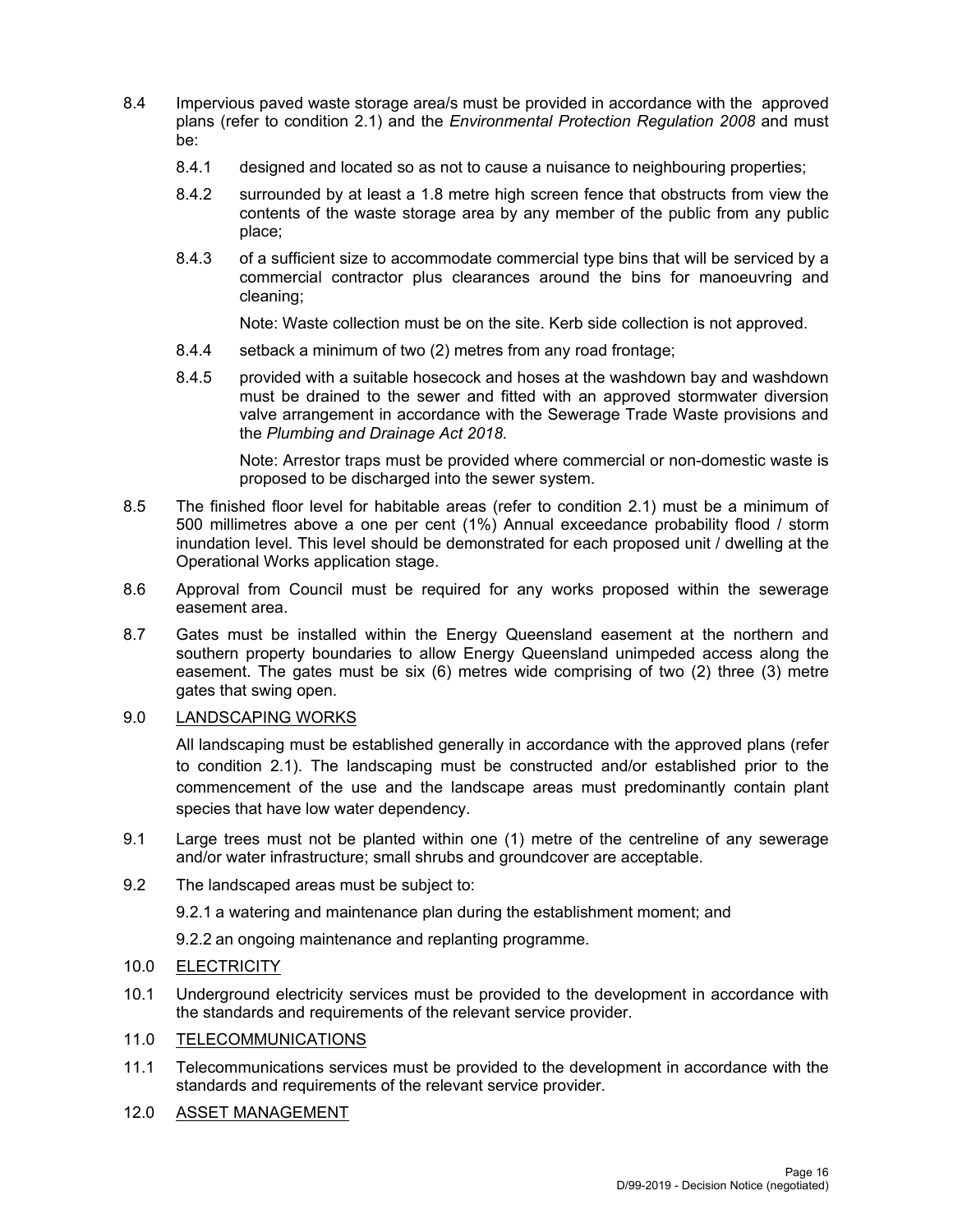- 12.1 Any alteration necessary to electricity, telephone, water mains, sewerage mains, and/or public utility installations resulting from the development or in connection with the development, must be undertaken and completed at no cost to Council.
- 12.2 Any damage to existing stormwater, water supply and sewerage infrastructure, kerb and channel, pathway or roadway (including removal of concrete slurry from public land and Council infrastructure), that occurs while any works are being carried out in association with this development approval must be repaired at full cost to the developer. This includes the reinstatement of any existing traffic signs or pavement markings that may have been removed or damaged.
- 12.3 'As Constructed' information pertaining to assets to be handed over to Council and those which may have an impact on Council's existing and future assets must be provided prior to the commencement of the use. This information must be provided in accordance with the *Asset Design and As Constructed Manual (ADAC).*

#### 13.0 ENVIRONMENTAL

- 13.1 An Erosion Control and Stormwater Control Management Plan prepared by a Registered Professional Engineer of Queensland in accordance with the *Capricorn Municipal Design Guidelines*, must be:
	- 13.1.1 implemented, monitored and maintained for the duration of the works, and until all exposed soil areas are permanently stabilised (for example, turfed, hydromulched, concreted, landscaped); and
	- 13.1.2 available on-site for inspection by Council Officers whilst all works are being carried out.

#### 14.0 ENVIRONMENTAL HEALTH

- 14.1 Operations on the site must have no significant impact on the amenity of adjoining premises or the surrounding area due to the emission of light, noise or dust.
- 14.2 Air conditioning units must be located so as not to cause a noise nuisance and maintained in proper working order at all times.

#### 15.0 OPERATING PROCEDURES

- 15.1 All construction materials, waste, waste skips, machinery and contractors' vehicles must be located and stored or parked within the development site. Storage of materials or parking of construction machinery or contractors' vehicles must not occur within Yaamba Road.
- 15.2 All waste must be stored within a waste storage area (for example, general waste, recyclable waste, pallets, empty drums etcetera) in accordance with the approved plans (refer to condition 2.1). The owner of the land must ensure that:
	- 15.2.1 the area is kept in a clean and tidy condition;
	- 15.2.2 fences and screens are maintained;
	- 15.2.3 no waste material is stored external to the waste storage area/s;
	- 15.2.4 all wash down of refuse containers takes place in the proposed wash-down facility; and
	- 15.2.5 the area is maintained in accordance with *Environmental Protection Regulation 2008*.
- 15.3 A Medium Rigid Vehicle (8.80 metres) or smaller must be used to supply and remove goods or services to / from the development site.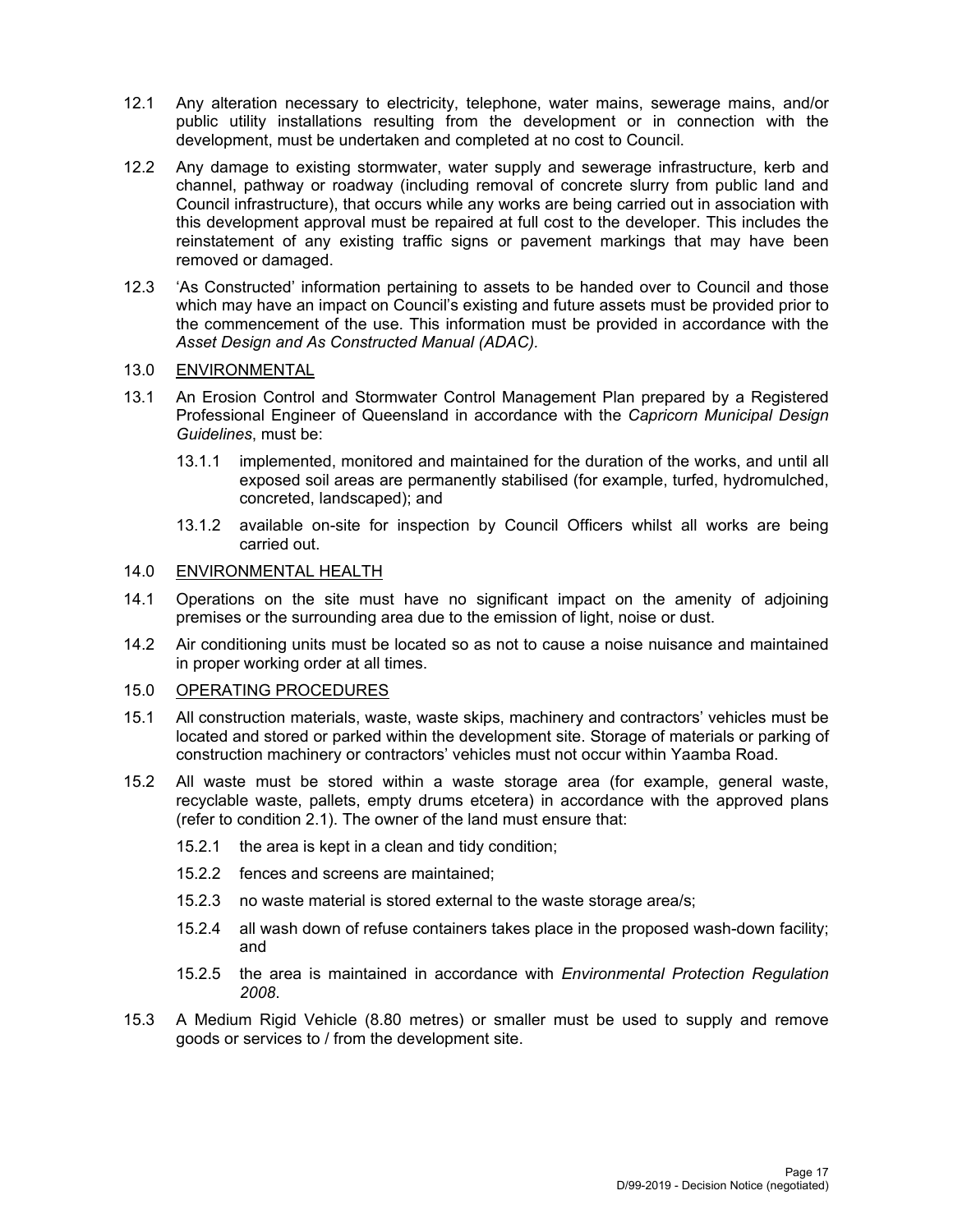#### ADVISORY NOTES

## NOTE 1. Aboriginal Cultural Heritage

It is advised that under section 23 of the *Aboriginal Cultural Heritage Act 2003*, a person who carries out an activity must take all reasonable and practicable measures to ensure the activity does not harm Aboriginal cultural heritage (the "cultural heritage duty of care"). Maximum penalties for breaching the duty of care are listed in the Aboriginal cultural heritage legislation. The information on Aboriginal cultural heritage is available on the Department of Aboriginal and Torres Strait Islander and Partnerships website: www.datsip.qld.gov.au.

#### NOTE 2. Asbestos Removal

Any demolition and/or removal works involving asbestos materials must be undertaken in accordance with the requirements of the *Work Health and Safety Act 2011* and *Public Health Act 2005*.

#### NOTE 3. General Environmental Duty

General environmental duty under the *Environmental Protection Act 1994* prohibits unlawful environmental nuisance caused by noise, aerosols, particles, dust, ash, fumes, light, odour or smoke beyond the boundaries of the development site during all stages of the development including earthworks, construction and operation.

#### NOTE 4. Licensable Activities

Should an activity licensable by Rockhampton Regional Council be proposed for the development site, Council's Environment and Public Health Unit must be consulted to determine whether any approvals are required. Such activities may include food preparation. Approval for such activities is required before 'fit out' and operation.

#### NOTE 5. General Safety Of Public During Construction

The *Work Health and Safety Act 2011* and *Manual of Uniform Traffic Control Devices* must be complied with in carrying out any construction works, and to ensure safe traffic control and safe public access in respect of works being constructed on a road.

#### NOTE 6. Infrastructure Charges Notice

This application is subject to infrastructure charges in accordance with Council policies. The charges are presented on an Infrastructure Charges Notice.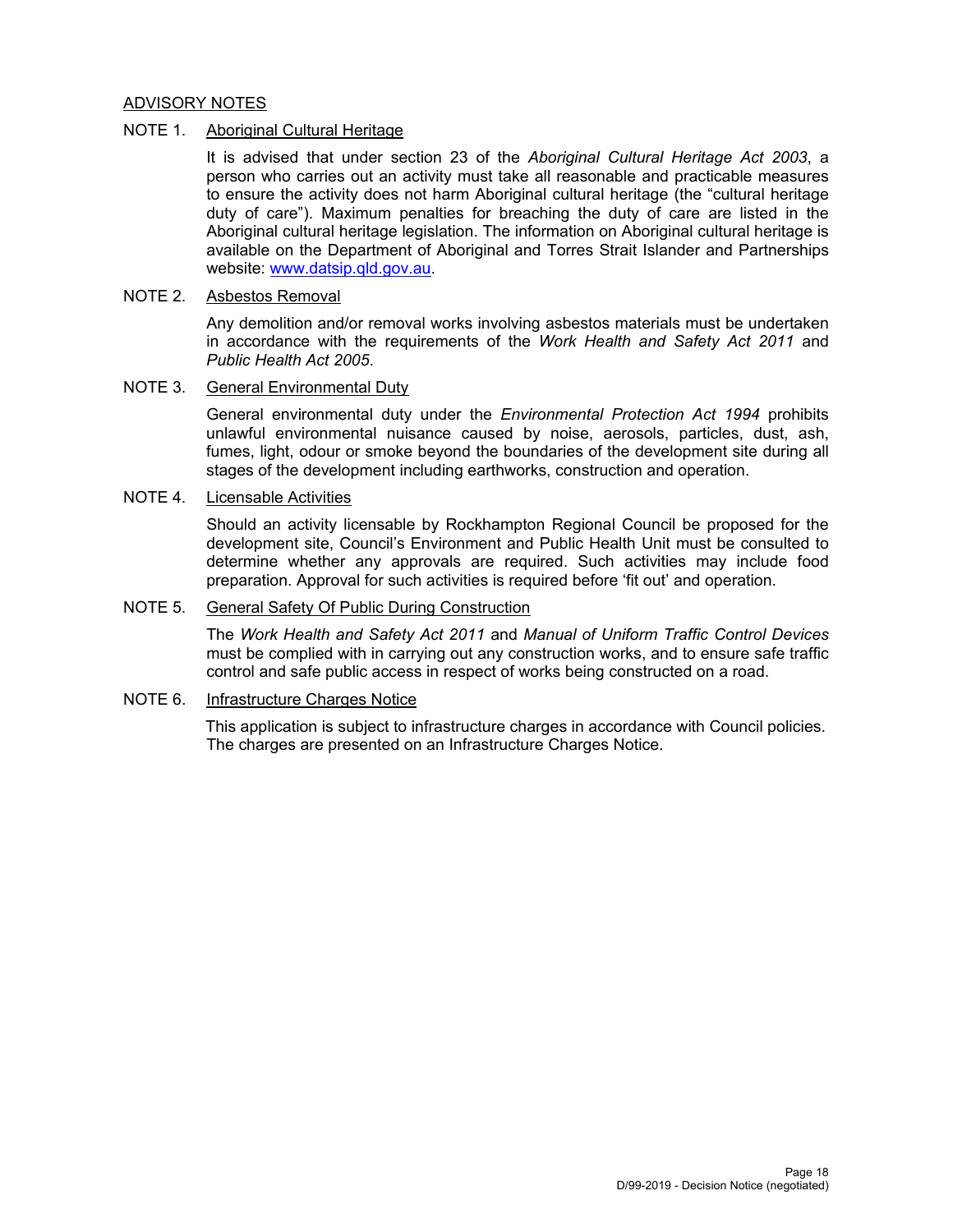

**Attachment 1 – Part 2 Referral Agency Conditions - Department of State Development, Manufacturing, Infrastructure and Planning** 

*Planning Act 2016*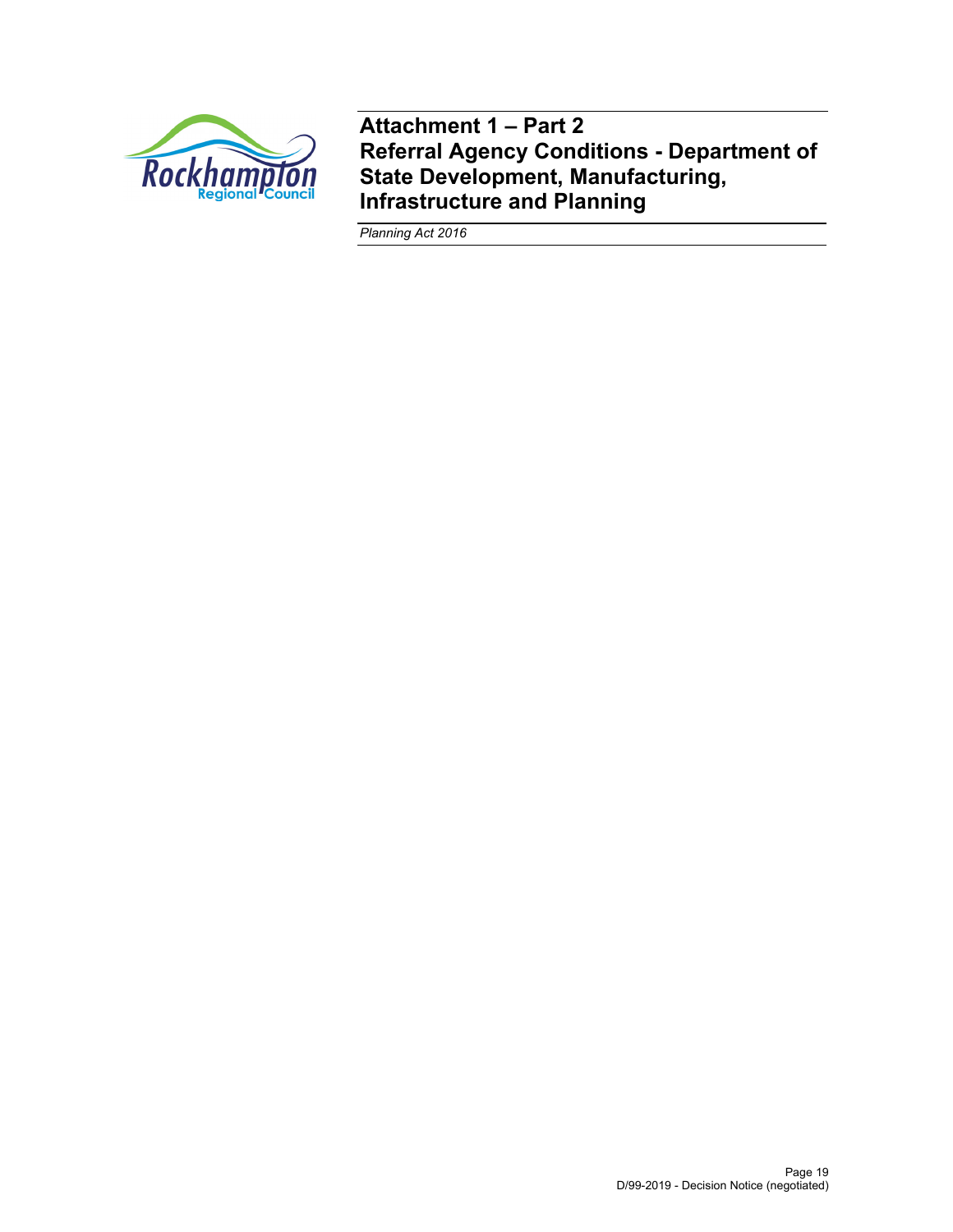

# **Attachment 2 - Appeal Rights**

*PLANNING ACT 2016*

The following is an extract from the *Planning Act 2016 (Chapter 6)*

#### *Appeal rights*

#### *229 Appeals to tribunal or P&E Court*

- (1) Schedule 1 states—
	- (a) matters that may be appealed to— (i) either a tribunal or the P&E Court; or (ii) only a tribunal; or
	- (iii) only the P&E Court; and
	- (b) the person—
		- (i) who may appeal a matter (the **appellant**); and
		- (ii) who is a respondent in an appeal of the matter; and (iii) who is a co-respondent in an appeal of the matter; and
		- (iv) who may elect to be a co-respondent in an appeal of the matter.
- (2) An appellant may start an appeal within the appeal period. (3) The **appeal period** is—
	- (a) for an appeal by a building advisory agency—10 business days after a decision notice for the decision is
	- given to the agency or (b) for an appeal against a deemed refusal—at any time after the deemed refusal happens; or
	- (c) for an appeal against a decision of the Minister, under chapter 7, part 4, to register premises or to renew the registration of premises—20 business days after a notice is published under section 269(3)(a) or (4); or
	- (d) for an appeal against an infrastructure charges notice—20 business days after the infrastructure charges notice is given to the person; or
	- (e) for an appeal about a deemed approval of a development application for which a decision notice has not been given—30 business days after the applicant gives the deemed approval notice to the assessment manager; or
	- (f) for any other appeal—20 business days after a notice of the decision for the matter, including an enforcement (4) In this section— **decision** includes notice, is given to the person.

#### Note—

See the P&E Court Act for the court's power to extend the appeal period.

- (4) Each respondent and co-respondent for an appeal may be heard in the appeal.
- (5) If an appeal is only about a referral agency's response, the assessment manager may apply to the tribunal or P&E Court to withdraw from the appeal.
- (6) To remove any doubt, it is declared that an appeal against an infrastructure charges notice must not be about— (a) the adopted charge itself; or
	- (b) for a decision about an offset or refund—
		- (i) the establishment cost of trunk infrastructure identified in a LGIP; or
		- (ii) the cost of infrastructure decided using the method
	- included in the local government's charges resolution.

#### **230 Notice of appeal**

- (1) An appellant starts an appeal by lodging, with the registrar of the tribunal or P&E Court, a notice of appeal that— (a) is in the approved form; and
	- (b) succinctly states the grounds of the appeal.
- (2) The notice of appeal must be accompanied by the required fee.
- (3) The appellant or, for an appeal to a tribunal, the registrar must, within the service period, give a copy of the notice of appeal to—
	- (a) the respondent for the appeal; and
	- (b) each co-respondent for the appeal; and
- (c) for an appeal about a development application under schedule 1, table 1, item 1—each principal submitter for the development application; and
- (d) for an appeal about a change application under schedule 1, table 1, item 2—each principal submitter for the change application; and
- (e) each person who may elect to become a corespondent for the appeal, other than an eligible submitter who is not a principal submitter in an appeal under paragraph (c) or (d); and
- (f) for an appeal to the P&E Court—the chief executive; and
- (g) for an appeal to a tribunal under another Act—any other person who the registrar considers appropriate.
- (4) The **service period** is—
	- (a) if a submitter or advice agency started the appeal in the P&E Court—2 business days after the appeal is started; or
	- (b) otherwise—10 business days after the appeal is started.
- (5) A notice of appeal given to a person who may elect to be a co-respondent must state the effect of subsection
- (6) A person elects to be a co-respondent by filing a notice of election, in the approved form, within 10 business days after the notice of appeal is given to the person*.*

#### **231 Other appeals**

- (1) Subject to this chapter, schedule 1 and the P&E Court Act, unless the Supreme Court decides a decision or other matter under this Act is affected by jurisdictional error, the decision or matter is non-appealable.
- (2) The Judicial Review Act 1991, part 5 applies to the decision or matter to the extent it is affected by jurisdictional error.
- (3) A person who, but for subsection (1) could have made an application under the Judicial Review Act 1991 in relation to the decision or matter, may apply under part 4 of that Act for a statement of reasons in relation to the decision or matter.
- - (a) conduct engaged in for the purpose of making a decision; and
	- (b) other conduct that relates to the making of a decision; and
	- (c) the making of a decision or the failure to make a decision; and
	- (d) a purported decision; and
	- (e) a deemed refusal.
- **non-appealable**, for a decision or matter, means the decision or matter—
	- (a) is final and conclusive; and
	- (b) may not be challenged, appealed against, reviewed, quashed, set aside or called into question in any other way under the Judicial Review Act 1991 or otherwise, whether by the Supreme Court, another court, a tribunal or another entity; and
	- (c) is not subject to any declaratory, injunctive or other order of the Supreme Court, another court, a tribunal or another entity on any ground.

#### **232 Rules of the P&E Court**

- (1) A person who is appealing to the P&E Court must comply with the rules of the court that apply to the appeal.
- (2) However, the P&E Court may hear and decide an appeal even if the person has not complied with rules of the P&E Court.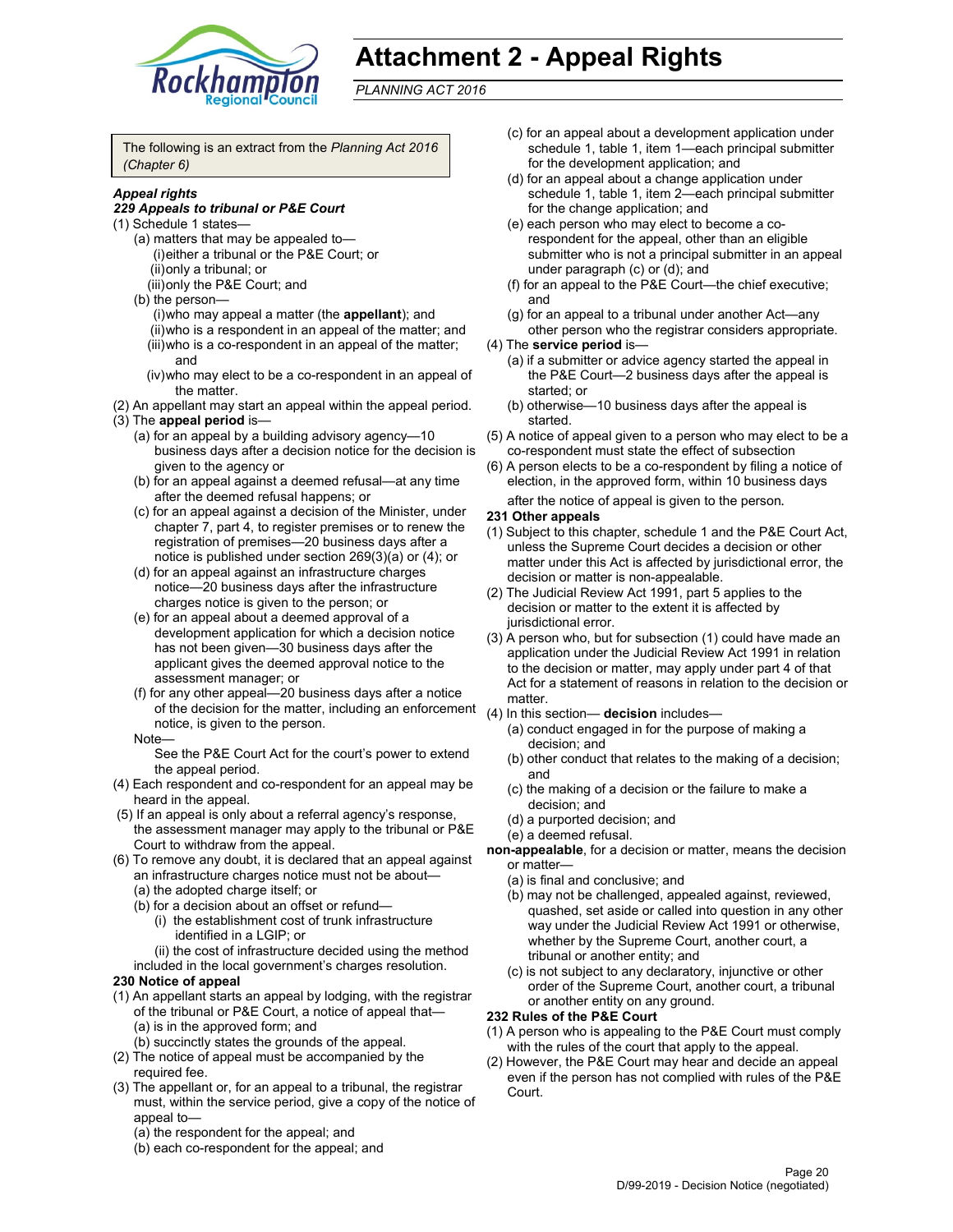

# **Appeal Rights**

*PLANNING ACT 2016*

# **Schedule 1**

#### **Appeals section 229 1 Appeal rights and parties to appeals**

- (1) Table 1 states the matters that may be appealed to—(a) the P&E court; or (b) a tribunal.
- (2) However, table 1 applies to a tribunal only if the matter involves—
	- (a) the refusal, or deemed refusal of a development application, for—
	- (i) a material change of use for a classified building; or
	- (ii) operational work associated with building work, a retaining wall, or a tennis court; or
	- (b) a provision of a development approval for—
	- (i) a material change of use for a classified building; or
- (ii) operational work associated with building work, a retaining wall, or a tennis court; or
	- (c) if a development permit was applied for—the decision to give a preliminary approval for—
		- (i) a material change of use for a classified building; or
		- (ii) operational work associated with building work, a retaining wall, or a tennis court; or
	- (d) a development condition if—
		- (i) the development approval is only for a material change of use that involves the use of a building classified under the Building Code as a class 2 building; and
		- (ii) the building is, or is proposed to be, not more than 3 storeys; and
		- (iii) the proposed development is for not more than 60 sole-occupancy units; or
	- (e) a decision for, or a deemed refusal of, an extension application for a development approval that is only for a material change of use of a classified building; or
	- (f) a decision for, or a deemed refusal of, a change application for a development approval that is only for a material change of use of a classified building; or
	- (g) a matter under this Act, to the extent the matter relates to—
		- (i) the Building Act, other than a matter under that Act that may or must be decided by the Queensland Building and Construction Commission; or
		- (ii) the Plumbing and Drainage Act, part 4 or 5; or
	- (h) a decision to give an enforcement notice in relation to a matter under paragraphs (a) to (g); or
	- (i) a decision to give an infrastructure charges notice; or
	- (j) the refusal, or deemed refusal, of a conversion application; or
	- (k) a matter that, under another Act, may be appealed to the tribunal; or
	- (l) a matter prescribed by regulation.
- (3) Also, table 1 does not apply to a tribunal if the matter
- involves—
	- (a) for a matter in subsection  $(2)(a)$  to  $(d)$ 
		- (i) a development approval for which the development application required impact assessment; and
		- (ii) a development approval in relation to which the assessment manager received a properly made submission for the development application; or
	- (b) a provision of a development approval about the identification or inclusion, under a variation approval, of a matter for the development.
- (4) Table 2 states the matters that may be appealed only to the P&E Court.
- (5) Table 3 states the matters that may be appealed only to the tribunal.
- (6) In each table—
	- (a) column 1 states the appellant in the appeal; and
	- (b) column 2 states the respondent in the appeal; and
	- (c) column 3 states the co-respondent (if any) in the appeal; and
	- (d) column 4 states the co-respondents by election (if any) in the appeal.
- (7) If the chief executive receives a notice of appeal under section 230(3)(f), the chief executive may elect to be a corespondent in the appeal.

#### **Table 1**

#### **Appeals to the P&E Court and, for certain matters, to a tribunal**

1. Development applications

An appeal may be made against—

(a) the refusal of all or part of the development application; or

(b) the deemed refusal of the development application; or

(c) a provision of the development approval; or

(d) if a development permit was applied for—the decision to give a preliminary approval.

| Column 1      | Column 2                  | Column 3                                                                                           | Column 4                                                                                                                                     |
|---------------|---------------------------|----------------------------------------------------------------------------------------------------|----------------------------------------------------------------------------------------------------------------------------------------------|
| Appellant     | Respondent                | Co-respondent                                                                                      | Co-respondent by election                                                                                                                    |
|               |                           | (if any)                                                                                           | $(if$ any)                                                                                                                                   |
| The applicant | The assessment<br>manager | If the appeal is about<br>a concurrence<br>agency's referral<br>response—the<br>concurrence agency | 1 A concurrence agency that is<br>not a co-respondent<br>2 If a chosen Assessment<br>manager is the respondent-<br>the prescribed assessment |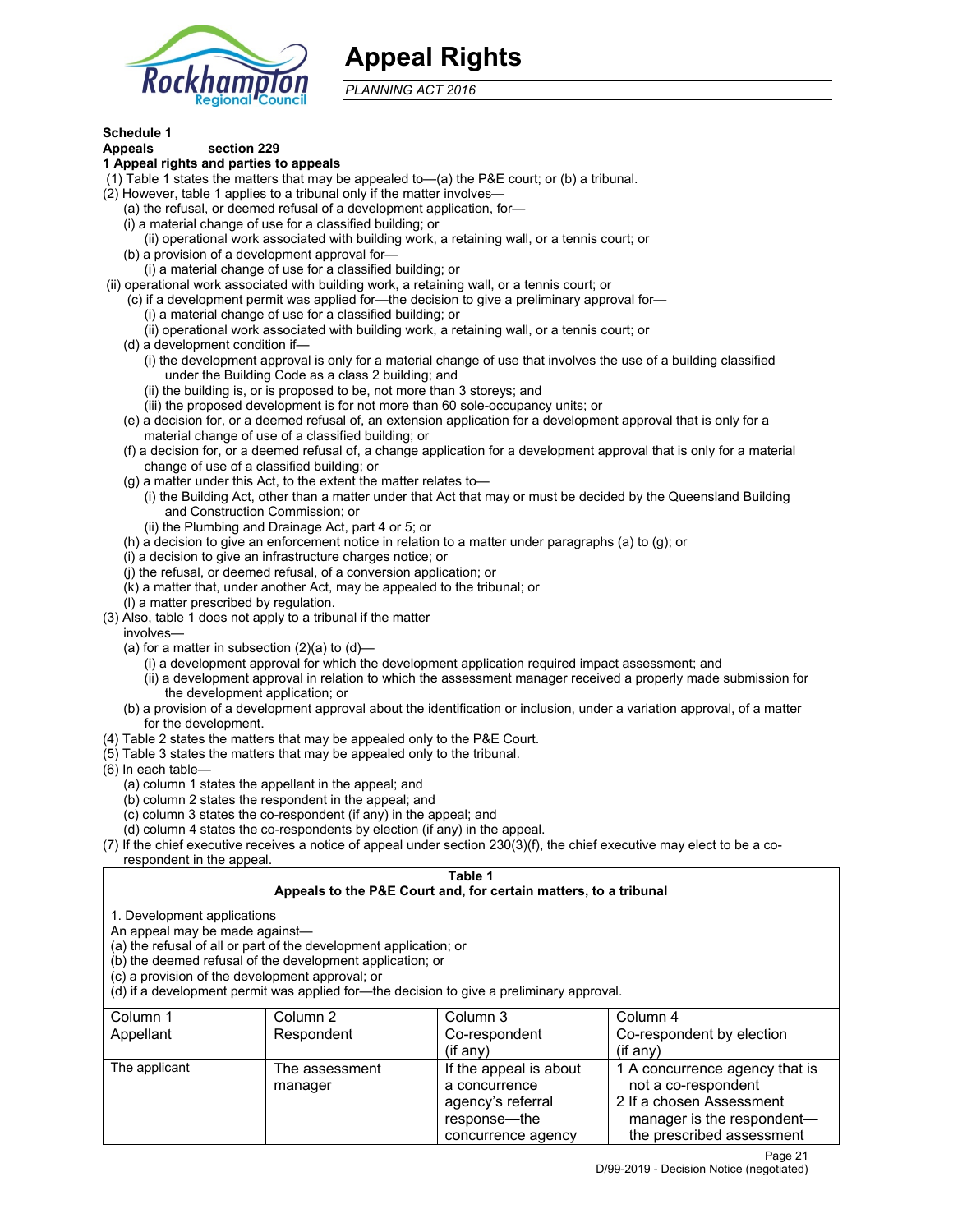| Table 1<br>Appeals to the P&E Court and, for certain matters, to a tribunal                                                                                                                                                                                                                                                                                                                                                                                                                                                                                                                                                                                                                                                                                                                                                                                                                           |                                                                                                                               |                                                                 |                                                                                                                                                                                                                                                                                                                                                 |  |
|-------------------------------------------------------------------------------------------------------------------------------------------------------------------------------------------------------------------------------------------------------------------------------------------------------------------------------------------------------------------------------------------------------------------------------------------------------------------------------------------------------------------------------------------------------------------------------------------------------------------------------------------------------------------------------------------------------------------------------------------------------------------------------------------------------------------------------------------------------------------------------------------------------|-------------------------------------------------------------------------------------------------------------------------------|-----------------------------------------------------------------|-------------------------------------------------------------------------------------------------------------------------------------------------------------------------------------------------------------------------------------------------------------------------------------------------------------------------------------------------|--|
|                                                                                                                                                                                                                                                                                                                                                                                                                                                                                                                                                                                                                                                                                                                                                                                                                                                                                                       |                                                                                                                               |                                                                 | manager<br>3 Any eligible advice agency for<br>the application<br>4 Any eligible submitter for the<br>application                                                                                                                                                                                                                               |  |
| 2. Change applications<br>An appeal may be made against-<br>(b) a deemed refusal of a change application.                                                                                                                                                                                                                                                                                                                                                                                                                                                                                                                                                                                                                                                                                                                                                                                             |                                                                                                                               |                                                                 | (a) a responsible entity's decision for a change application, other than a decision made by the P&E court; or                                                                                                                                                                                                                                   |  |
| Column 1<br>Appellant                                                                                                                                                                                                                                                                                                                                                                                                                                                                                                                                                                                                                                                                                                                                                                                                                                                                                 | Column <sub>2</sub><br>Respondent                                                                                             | Column 3<br>Co-respondent<br>(if any)                           | Column 4<br>Co-respondent by election<br>(if any)                                                                                                                                                                                                                                                                                               |  |
| 1 The applicant<br>2 If the responsible<br>entity is the<br>assessment<br>manager-an<br>affected entity that<br>gave a pre-request<br>notice or response<br>notice                                                                                                                                                                                                                                                                                                                                                                                                                                                                                                                                                                                                                                                                                                                                    | The responsible<br>entity                                                                                                     | If an affected entity<br>starts the appeal-the<br>applicant     | 1 A concurrence agency for the<br>development application<br>2 If a chosen assessment<br>manager is the respondent-<br>the prescribed assessment<br>manager<br>3 A private certifier for the<br>development application<br>4 Any eligible advice agency for<br>the change application<br>5 Any eligible submitter for the<br>change application |  |
| 3. Extension applications<br>An appeal may be made against-                                                                                                                                                                                                                                                                                                                                                                                                                                                                                                                                                                                                                                                                                                                                                                                                                                           | (a) the assessment manager's decision about an extension application; or<br>(b) a deemed refusal of an extension application. |                                                                 |                                                                                                                                                                                                                                                                                                                                                 |  |
| Column 1<br>Appellant                                                                                                                                                                                                                                                                                                                                                                                                                                                                                                                                                                                                                                                                                                                                                                                                                                                                                 | Column <sub>2</sub><br>Respondent                                                                                             | Column 3<br>Co-respondent<br>(if any)                           | Column 4<br>Co-respondent by election<br>(if any)                                                                                                                                                                                                                                                                                               |  |
| 1 The applicant<br>1.<br>2 For a matter other<br>than a deemed<br>refusal of an<br>extension<br>application $-$ a<br>concurrence<br>agency, other than<br>the chief executive,<br>for the application                                                                                                                                                                                                                                                                                                                                                                                                                                                                                                                                                                                                                                                                                                 | The assessment<br>manager                                                                                                     | If a concurrence<br>agency starts the<br>appeal - the applicant | If a chosen assessment<br>manager is the respondent - the<br>prescribed assessment manager                                                                                                                                                                                                                                                      |  |
| 4. Infrastructure charges notices<br>An appeal may be made against an infrastructure charges notice on 1 or more of the following grounds<br>a) The notice involved an error relating to -<br>(i) The application of the relevant adopted charge; or<br>Examples of errors in applying an adopted charge -<br>The incorrect application of gross floor area for a non-residential development<br>Applying an incorrect 'use category', under a regulation, to the development<br>The working out of extra demands, for section 120; or<br>(i)<br>An offset or refund; or<br>(ii)<br>b) The was no decision about an offset or refund; or<br>c) If the infrastructure charges notice states a refund will be given - the timing for giving the refund; or<br>d) The amount of the charge is so unreasonable that no reasonable relevant local government could have<br>imposed the amount.<br>Column 3 |                                                                                                                               |                                                                 |                                                                                                                                                                                                                                                                                                                                                 |  |
| Column 1<br>Appellant                                                                                                                                                                                                                                                                                                                                                                                                                                                                                                                                                                                                                                                                                                                                                                                                                                                                                 | Column <sub>2</sub><br>Respondent                                                                                             | Co-respondent<br>(if any)                                       | Column 4<br>Co-respondent by election<br>(if any)                                                                                                                                                                                                                                                                                               |  |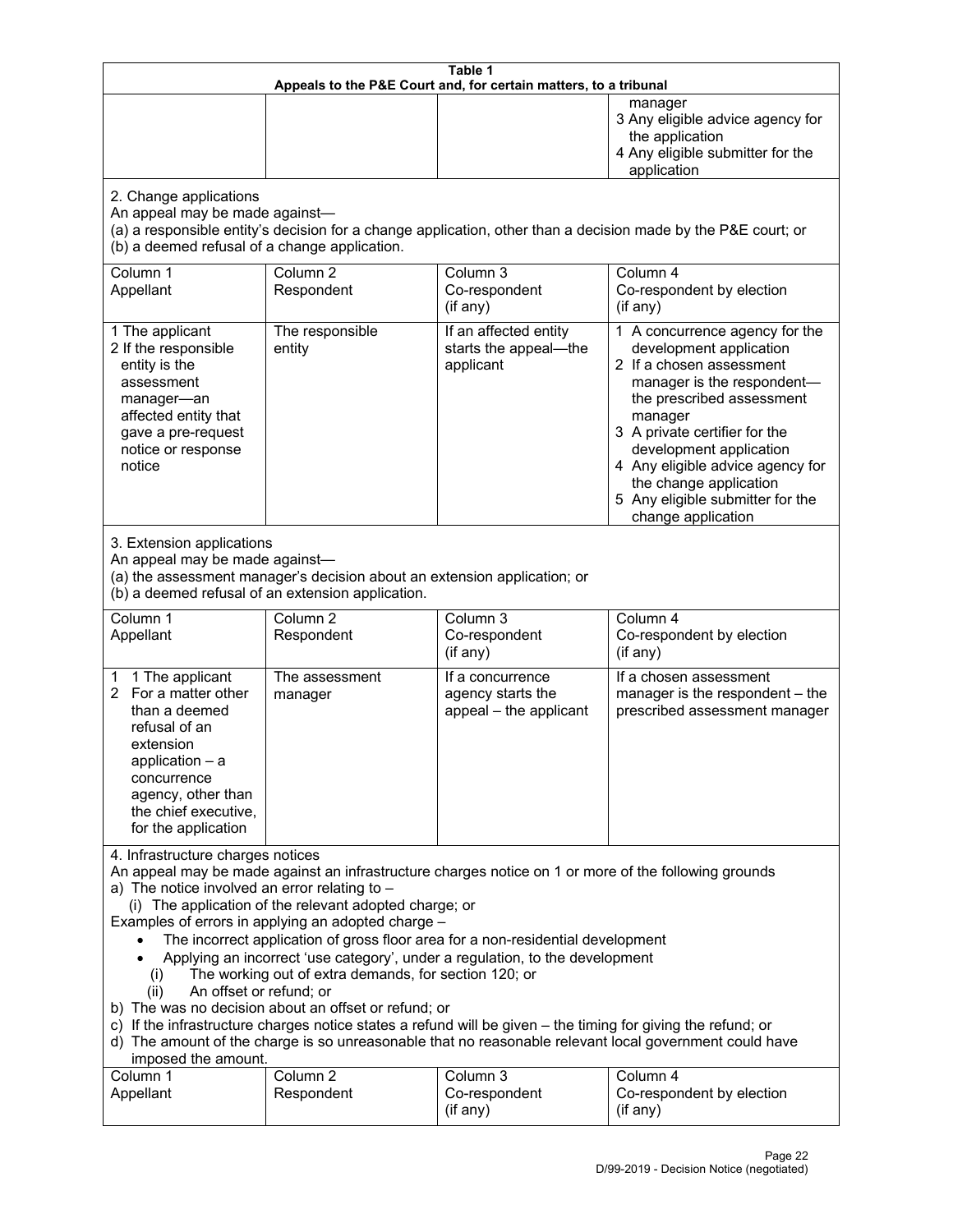| Table 1<br>Appeals to the P&E Court and, for certain matters, to a tribunal                                                                                                                                                                                                                                                                     |                                                                                                                            |                                                                                                                         |                                                                                                                                                                            |  |
|-------------------------------------------------------------------------------------------------------------------------------------------------------------------------------------------------------------------------------------------------------------------------------------------------------------------------------------------------|----------------------------------------------------------------------------------------------------------------------------|-------------------------------------------------------------------------------------------------------------------------|----------------------------------------------------------------------------------------------------------------------------------------------------------------------------|--|
| The person given the<br>Infrastructure charges<br>notice                                                                                                                                                                                                                                                                                        | The local government<br>that gave the<br>infrastructure charges<br>notice                                                  |                                                                                                                         |                                                                                                                                                                            |  |
| 5. Conversion applications<br>An appeal may be made against-<br>(a) the refusal of a conversion application; or                                                                                                                                                                                                                                 | (b) a deemed refusal of a conversion application.                                                                          |                                                                                                                         |                                                                                                                                                                            |  |
| Column 1<br>Appellant                                                                                                                                                                                                                                                                                                                           | Column <sub>2</sub><br>Respondent                                                                                          | Column 3<br>Co-respondent<br>(if any)                                                                                   | Column 4<br>Co-respondent by election<br>(if any)                                                                                                                          |  |
| The applicant                                                                                                                                                                                                                                                                                                                                   | The local government<br>to which the conversion<br>application was made                                                    | $\blacksquare$                                                                                                          |                                                                                                                                                                            |  |
| 6. Enforcement notices                                                                                                                                                                                                                                                                                                                          |                                                                                                                            | An appeal may be made against the decision to give an enforcement notice.                                               |                                                                                                                                                                            |  |
| Column 1<br>Appellant                                                                                                                                                                                                                                                                                                                           | Column <sub>2</sub><br>Respondent                                                                                          | Column 3<br>Co-respondent<br>(if any)                                                                                   | Column 4<br>Co-respondent by election<br>(if any)                                                                                                                          |  |
| The person given the<br>enforcement notice                                                                                                                                                                                                                                                                                                      | The enforcement<br>authority                                                                                               |                                                                                                                         | If the enforcement authority is<br>not the local government for<br>the premises in relation to which<br>the offence is alleged to have<br>happened-the local<br>government |  |
|                                                                                                                                                                                                                                                                                                                                                 |                                                                                                                            | Table 2<br>Appeals to the P&E Court only                                                                                |                                                                                                                                                                            |  |
| 1. Appeals from tribunal<br>section 252, on the ground of-<br>(b) jurisdictional error.                                                                                                                                                                                                                                                         | (a) an error or mistake in law on the part of the tribunal; or                                                             | An appeal may be made against a decision of a tribunal, other than a decision under                                     |                                                                                                                                                                            |  |
| Column 1<br>Appellant                                                                                                                                                                                                                                                                                                                           | Column <sub>2</sub><br>Respondent                                                                                          | Column 3<br>Co-respondent<br>(if any)                                                                                   | Column 4<br>Co-respondent by election<br>$($ if any $)$                                                                                                                    |  |
| A party to the<br>proceedings for the<br>decision                                                                                                                                                                                                                                                                                               | The other party to the<br>proceedings for the<br>decision                                                                  | $\overline{\phantom{a}}$                                                                                                |                                                                                                                                                                            |  |
| 2. Eligible submitter appeals<br>An appeal may be made against the decision to give a development approval, or an approval for a change<br>application, to the extent that the decision relates to-<br>(a) any part of the development application for the development approval that required impact assessment; or<br>(b) a variation request. |                                                                                                                            |                                                                                                                         |                                                                                                                                                                            |  |
| Column 1<br>Appellant                                                                                                                                                                                                                                                                                                                           | Column <sub>2</sub><br>Respondent                                                                                          | Column 3<br>Co-respondent<br>(if any)                                                                                   | Column 4<br>Co-respondent by election<br>(if any)                                                                                                                          |  |
| 1 For a development<br>application-an<br>eligible submitter for<br>the development<br>application<br>2 For a change<br>application-an<br>eligible submitter for                                                                                                                                                                                 | 1 For a development<br>application-the<br>assessment<br>manager<br>2 For a change<br>application-the<br>responsible entity | 1 The applicant<br>2 If the appeal is about<br>a concurrence<br>agency's referral<br>response-the<br>concurrence agency | Another eligible<br>submitter for the<br>application                                                                                                                       |  |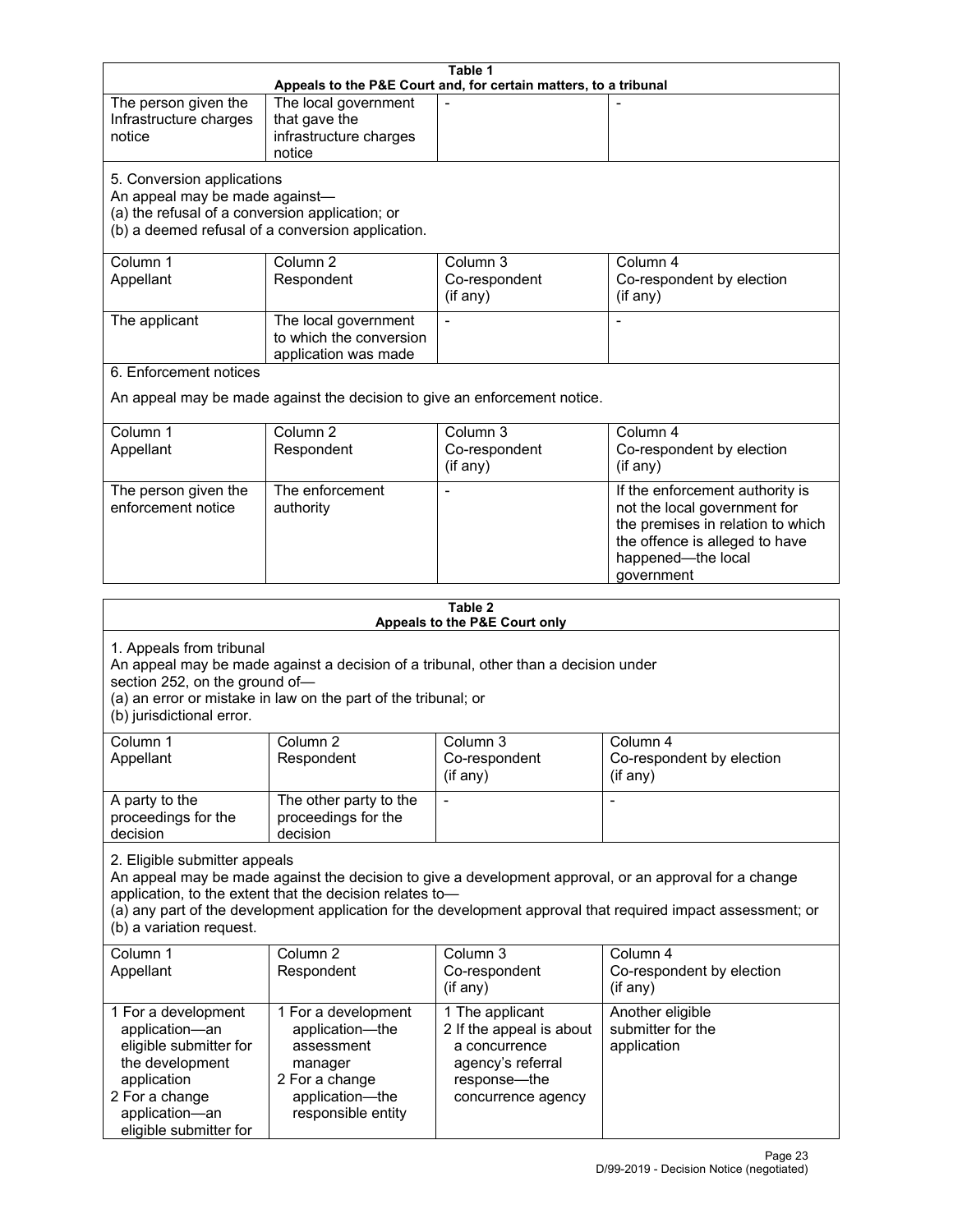| Table 2<br>Appeals to the P&E Court only                                                                                                                                                                                                                                                             |                                                                                                                                                                                                                                                                                                                                                                                        |                                                                                                                         |                                                                                        |  |  |  |
|------------------------------------------------------------------------------------------------------------------------------------------------------------------------------------------------------------------------------------------------------------------------------------------------------|----------------------------------------------------------------------------------------------------------------------------------------------------------------------------------------------------------------------------------------------------------------------------------------------------------------------------------------------------------------------------------------|-------------------------------------------------------------------------------------------------------------------------|----------------------------------------------------------------------------------------|--|--|--|
| the change<br>application                                                                                                                                                                                                                                                                            |                                                                                                                                                                                                                                                                                                                                                                                        |                                                                                                                         |                                                                                        |  |  |  |
| (b) a variation request.                                                                                                                                                                                                                                                                             | 3. Eligible submitter and eligible advice agency appeals<br>An appeal may be made against a provision of a development approval, or failure to<br>include a provision in the development approval, to the extent the matter relates to-<br>(a) any part of the development application or the change application, for the development approval, that<br>required impact assessment; or |                                                                                                                         |                                                                                        |  |  |  |
| Column 1<br>Appellant                                                                                                                                                                                                                                                                                | Column <sub>2</sub><br>Respondent                                                                                                                                                                                                                                                                                                                                                      | Column 3<br>Co-respondent<br>(if any)                                                                                   | Column 4<br>Co-respondent by election<br>(if any)                                      |  |  |  |
| 1 For a development<br>application-an<br>eligible submitter for<br>the development<br>application<br>2 For a change<br>application-an<br>eligible submitter for<br>the change<br>application<br>3 An eligible advice<br>agency for the<br>development<br>application or change<br>application        | 1 For a development<br>application-the<br>assessment<br>manager<br>2 For a change<br>application-the<br>responsible entity                                                                                                                                                                                                                                                             | 1 The applicant<br>2 If the appeal is about<br>a concurrence<br>agency's referral<br>response-the<br>concurrence agency | Another eligible submitter for the<br>application                                      |  |  |  |
| 4. Compensation claims<br>An appeal may be made against-                                                                                                                                                                                                                                             | (a) a decision under section 32 about a compensation claim; or<br>(b) a decision under section 265 about a claim for compensation; or<br>(c) a deemed refusal of a claim under paragraph (a) or (b).                                                                                                                                                                                   |                                                                                                                         |                                                                                        |  |  |  |
| Column 1<br>Appellant                                                                                                                                                                                                                                                                                | Column <sub>2</sub><br>Respondent                                                                                                                                                                                                                                                                                                                                                      | Column 3<br>Co-respondent<br>(if any)                                                                                   | Column 4<br>Co-respondent by election<br>(if any)                                      |  |  |  |
| A person dissatisfied<br>with the decision                                                                                                                                                                                                                                                           | The local<br>government to which<br>the claim was made                                                                                                                                                                                                                                                                                                                                 |                                                                                                                         |                                                                                        |  |  |  |
| 5. Registered premises                                                                                                                                                                                                                                                                               |                                                                                                                                                                                                                                                                                                                                                                                        | An appeal may be made against a decision of the Minister under chapter 7, part 4.                                       |                                                                                        |  |  |  |
| Column 1<br>Appellant                                                                                                                                                                                                                                                                                | Column <sub>2</sub><br>Respondent                                                                                                                                                                                                                                                                                                                                                      | Column 3<br>Co-respondent<br>(if any)                                                                                   | Column 4<br>Co-respondent by election<br>(if any)                                      |  |  |  |
| 1 A person given a<br>decision notice about<br>the decision<br>2 If the decision is to<br>register premises or<br>renew the<br>registration of<br>premises-an owner<br>or occupier of<br>premises in the<br>affected area for the<br>registered premises<br>who is dissatisfied<br>with the decision | The Minister                                                                                                                                                                                                                                                                                                                                                                           | $\overline{a}$                                                                                                          | If an owner or occupier starts the<br>appeal - the owner of the<br>registered premises |  |  |  |